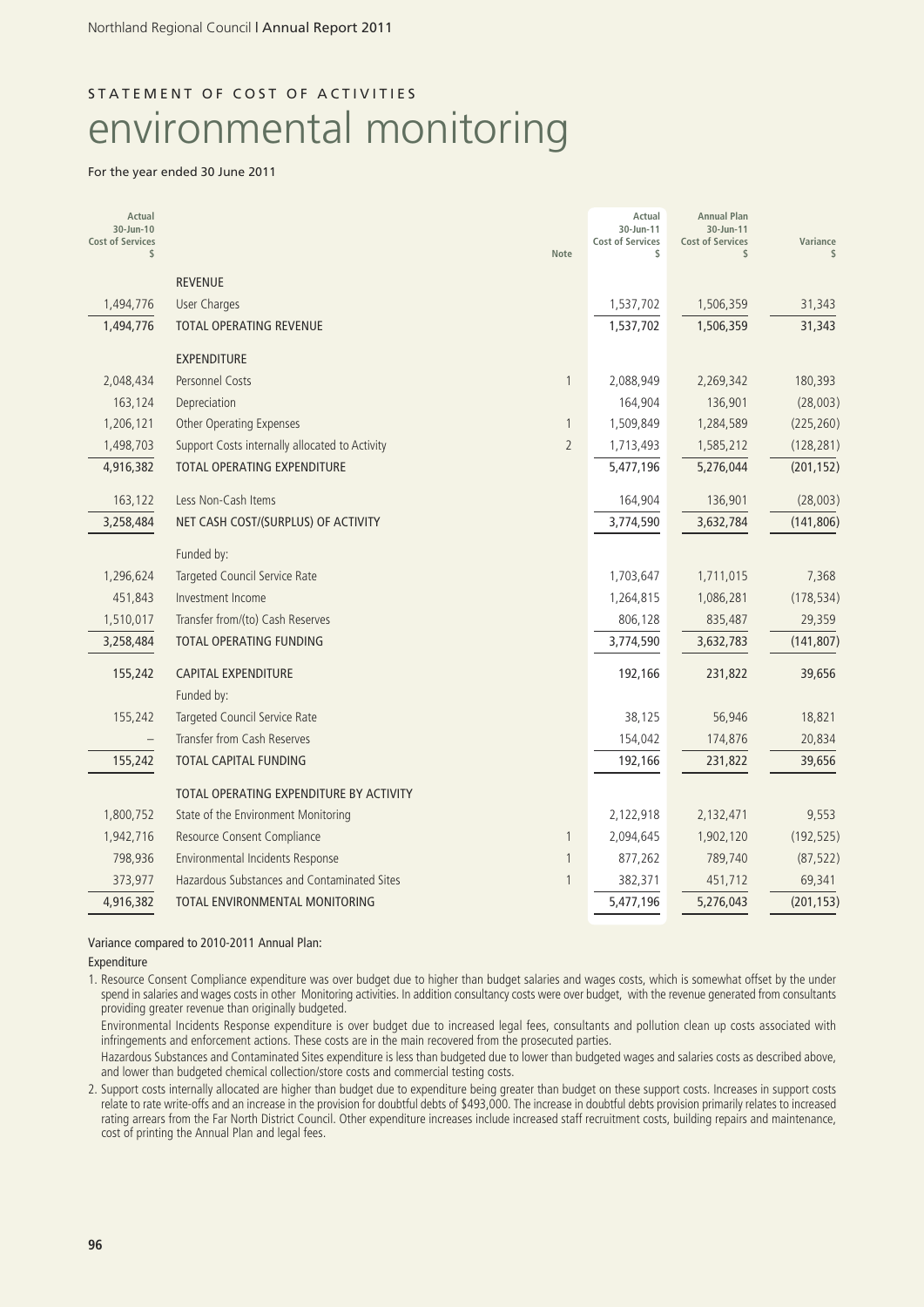The Environmental Monitoring Group of Activities includes:

- State of the Environment Monitoring
- Compliance Monitoring
- Environmental Incidents Response
- Hazardous Substances and Contaminated Sites

### Why we do these activities

The council's monitoring regime promotes sustainable resource management by identifying significant environmental issues and trends in the region; by providing scientifically sound information to facilitate informed decision-making; to monitor the effectiveness of council's policy documents; and to minimise the adverse effects of people's use of the environment by ensuring compliance with resource consents, regional plans and statutory environmental standards.

The data collected from the council's telemetered rainfall and river level sites throughout Northland provided vital information to farmers during the significant drought which occurred over the 2009-2010 summer.

Water quality is monitored at popular bathing sites over the summer months and at food collection spots year round for the personal safety of Northlanders. Where contamination is shown to be as a result of human sources such as pastoral farming, council staff are working with land owners to improve riparian management in an effort to improve water quality.

The main purpose of air quality monitoring is to find out where air pollution might affect human health.

### Contribution to community outcomes:

Northland residents are safe and healthy by:

- Removing hazardous substances from the environment;
- Providing an indication of water quality for swimming and collection of shellfish; and
- Minimising the discharge of potentially harmful contaminants.

### Northland's infrastructure is developed in a sustainable way by:

• Ensuring that infrastructure such as stormwater systems, sewage and roading comply with relevant resource consent conditions and regional plans.

#### Northland's natural environment is sustainably managed by:

- Ensuring that activities are complying with the relevant rules and regulations to ensure the use of natural resources in a sustainable manner;
- Monitoring the state of the environment to ensure desired environmental outcomes are being achieved; and
- Identifying significant trends/issues requiring actions.

### Northland is prosperous by:

• Sustainably managing Northland's natural resources to support industry growth in areas such as tourism, aquaculture and pastoral farming.

#### Northland has cohesive communities by:

• Involving the community, including Mäori, in environmental monitoring activities resulting in a sense of partnership and ensuring that the place of Mäori is recognised and respected.

#### Northland residents have access to recreational and leisure opportunities by:

• Minimising the impact that contaminated discharges can have on the natural environment so that it can be enjoyed for recreation and leisure activities.

### What we did

### Annual Monitoring Report

The Annual Monitoring Report (AMR) for 2009-2010 was completed in August 2010, presented to the September 2010 Environmental Management Committee and was made available on the council's website. The bathing report for the 2009-2010 summer was also completed.

The next State of the Environment Report, compiled every five years, will be completed in 2012-2013.

### Compliance monitoring results for 2010-2011

A very high standard is set in this area due to the importance of compliance monitoring. While we have not achieved all of our targets a high level of performance continues to be attained.

- 100 percent of consent having documented monitoring programmes (2010: 98%).
- 100 percent or better of monitoring results being loaded against council's databases and reported to appropriate parties (2010: 95.5%).
- 100 percent reporting of monitoring results reported to the council on a monthly basis (2010: 100%).
- 69 percent of significant non compliances have had enforcement action taken. A resourcing gap contributed to the lower than usual result (87% last year) with some follow up action being delayed. Recruitment has since been successful and next year's results should be better.
- 100 percent of all significant water abstractions were monitored (2010:100%).

There is a heavy demand on resources so these levels of achievement are considered to be good. Efforts will continue to maintain this high level of service with the resources available.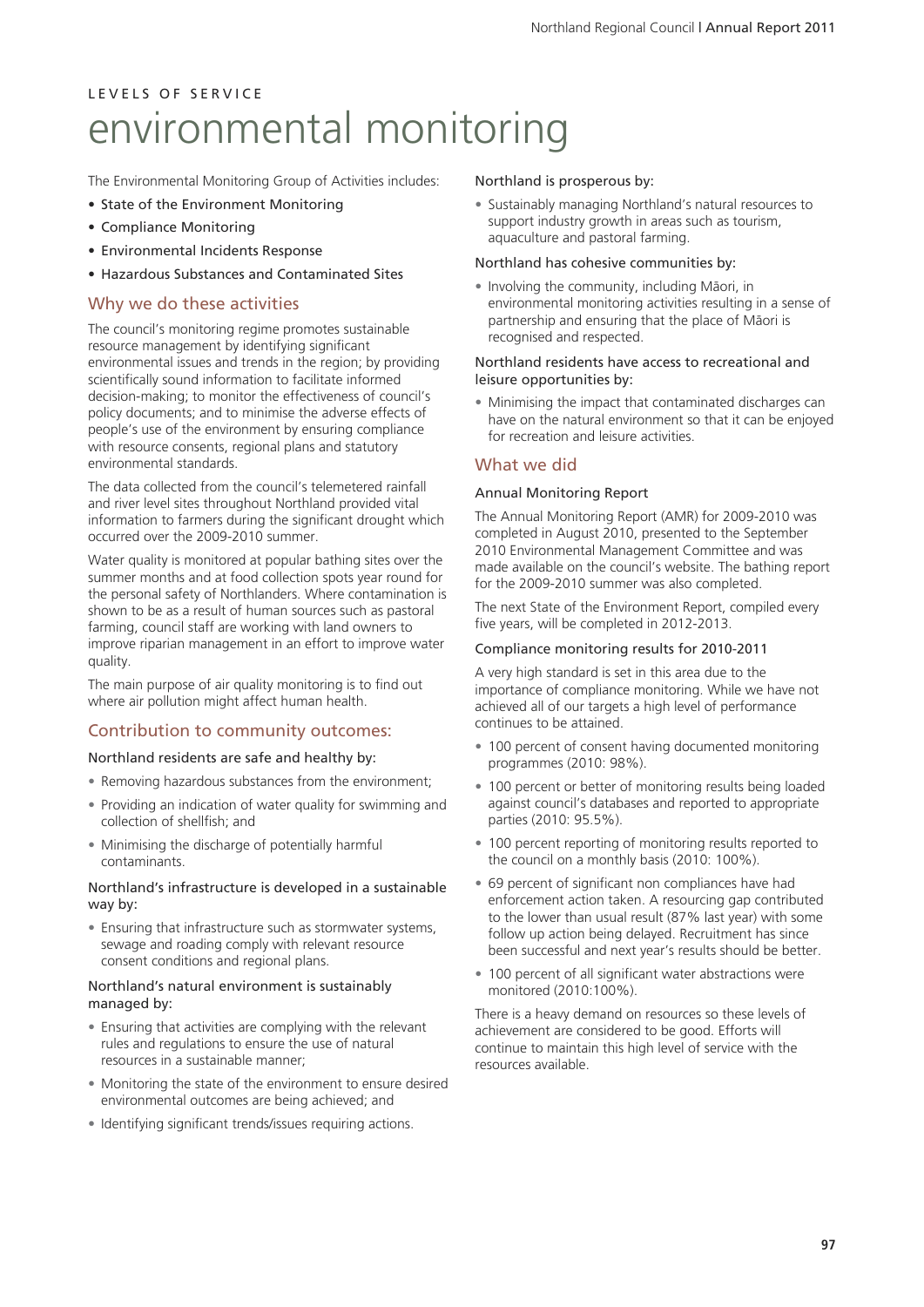### Water quality

Key points for 2010-2011:

- Water clarity improved at 17 sites and decreased at 11 sites which compared favourably with the 2009-2010 results of improvement at 13 sites and deterioration at 18 sites.
- *E.coli* concentrations also had better results than the previous year with improvement at 18 sites (compared to six sites) and deterioration at five sites (compared to 27 sites).
- Total Nitrogen concentrations improved at 12 sites (compared with 22 sites) and declined at nine sites (compared with 11 sites).
- Total Phosphorus concentrations improved at 17 sites (compared to 21 sites) and declined at five sites (compared to eight sites).

Water quality monitoring of rivers and streams is undertaken at 35 sites throughout Northland as part of the state of the environment monitoring network. Four of these sites are monitored by the National Institute of Water and Atmospheric Research (NIWA). The monitoring network covers a large geographic range and is representative of stream types in Northland to give us a good understanding of the state of the environment for the region as a whole.



Water quality is monitored monthly for a range of properties such as bacteria and nutrients. Results are compared to environmental guidelines for bathing safety – *'Microbial Water Quality Guidelines for Marine and Freshwater Recreational areas'* (Ministry for the Environment, Ministry of Health, 2002), and aquatic ecosystem protection – *The Australian and New Zealand Guidelines for Fresh and Marine Water Quality* (ANZECC 2000). Poorer water clarity can be seen in highly erodible catchments, e.g. Utakura, Ruakaka and Paparoa Rivers, and generally in response to heavy rainfall. Long-term trends show that there are improving trends for water clarity at 29 percent of sites with more than five years worth of data.

During 2010-2011 faecal source tracking investigations were undertaken at five sites where there were consistently high bacteria levels in order to try and isolate the source(s) of contamination. Initial results indicate that the main source of contamination is from herbivores. Where faecal contamination is found to be from natural sources (i.e. from birds), little can be done to solve the problem. Where the source of contamination is non-avian, council staff liaise with landowners to discuss and implement land management options and ultimately reduce contamination. Further monitoring will continue in 2011-2012.

When compared to the previous year's data notable improvements in total nitrogen water quality were observed at 12 sites. Long-term trends show that there are improving trends for total nitrogen at 18 percent of sites with more than five years worth of data.

Most sites showed moderate performance in comparison to the total phosphorus guidelines for protection of aquatic ecosystems. This is partly due to Northland's phosphorusrich sandstone and mudstone catchment geology, which provides a naturally high background level of phosphorus to streams. Long-term trends show improving trends for total phosphorus at 65 percent of sites with more than five years worth of data.

### Farm Dairy Effluent monitoring

The Farm Dairy Effluent (FDE) monitoring programme is council's single largest compliance monitoring programme, accounting for almost 25 percent of the total number of activities monitored. All farms are inspected at least once per season. In addition, follow-up inspections are made to all farms found to have significantly non-compliant discharges. The aim of the programme is to monitor the effects of the approximately 13,000 cubic metres of farm dairy effluent produced daily during the milking season, and to protect water quality by promoting and enforcing compliance with standards set in resource consents and regional plan rules.

The current FDE monitoring programme encompassing compliance monitoring, enforcement and the promotion of best practice is proving effective in gaining substantial improvements in farm dairy effluent management in the region. There are now very few farms across Northland that have not upgraded or improved their farm dairy effluent treatment/disposal systems over the last five years.

It is acknowledged that the current rate of non-compliance is higher than acceptable. However, this is due in part to the lifting of standards which are aimed at achieving improved water quality. With the initiatives being implemented it can be expected that published compliance rates will improve from the 2011-2012 season.

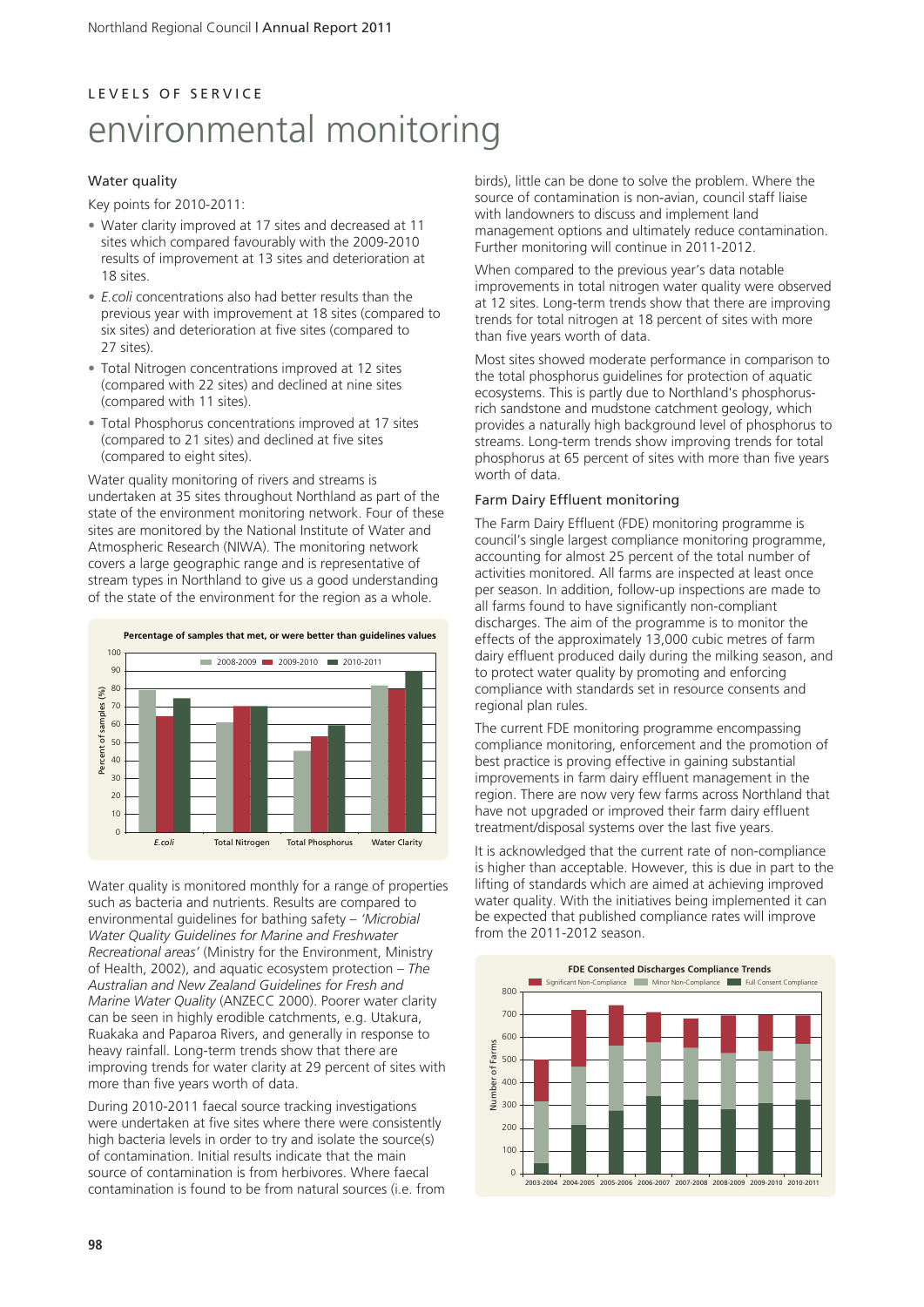The positive trend of increasing full compliance and decreasing significant non-compliance has continued again this last season. There has been an approximately six percent decrease in the number of significant non-compliant farms over the last two years. Another very positive trend for the consented farms is the increasing number of farms which now have hybrid systems – that is, treatment ponds plus land application. This means less effluent discharged to water. The graph below shows this trend. There are now about 250 consented farms with hybrid systems (just over one-third). In the 2010-2011 season, only 50 percent of consented farms were discharging to water at the time of their effluent inspection.



The number of farms with hybrid systems will continue to increase. All farm dairy effluent consents will be renewed between 2008 and 2011 (there were approximately 30 outstanding as at 30 June 2011 from a total of 716). Monitoring and consents staff have developed a procedure to ensure that every farm will have an effluent treatment and disposal system that is the best practicable option (BPO) for that farm. Special conditions are written into the consents for specific issues, such as upgrades to the system or use of a land application system. The benefits from these new consents have not yet been fully realised. It is expected that this will have a very positive effect on future compliance rates for consented farms and for improved water quality.

#### Non-consented Farms

Unfortunately, the same positive trend has not been seen with the non-consented farms. However, it must be noted



that the grading system for the 2010-2011 monitoring season was changed. Previously, farms with no, or inadequate, contingency storage were graded minor noncompliant. In 2010-2011 farms that still had insufficient storage were graded as significantly non-compliant, affecting approximately 40 farms. At least a quarter of these farms have already made contact with regional council staff to get the dimensions required for pond storage and a number of storage ponds have already been constructed.

This monitoring season saw the issue of 138 abatement notices and 144 infringement notices. The infringement notices carry a \$750 fine. Three prosecutions have also been initiated. In two of these cases charges have been laid against the farm owners. In the third case, charges have been laid against both the farm owner and farm manager. Charges are laid on the basis of responsibility and culpability.

#### Promoting good practice – working with industry

The Northland Effluent Improvement Project Group has continued to meet at least twice annually and includes representatives from Fonterra, DairyNZ, Farmers of New Zealand, Federated Farmers, Northland Regional Council and farmers. The group met in March to review the season and discuss improvements or new initiatives for next season. The key action points were a joint communication strategy and the promotion of AgITO effluent training courses.

Specific actions undertaken to promote best practice during the 2010-2011 season included:

- Jointly running four feedpad field days with DairyNZ. Average attendance at each field day was approximately 50.
- Participated in effluent meetings/training days with key stakeholders.
- Council purchased a quantity of roll-flat hose and lowapplication irrigation pods for trial by farmers. These have proved very popular.
- A3 laminated copies of permitted activity rules provided to all farms with land application systems.
- Dairy Farmer Newsletters three were distributed during the 2010-2011 season.
- Release of the new booklet "A guide to managing farm dairy effluent in Northland" (jointly with DairyNZ).
- Currently planning "targeted field days" for small groups with specific requirements.

#### Recreational bathing water quality programme

Twenty-four freshwater and 61 coastal popular swimming sites were monitored through the programme from November 2010 to March 2011.

*Coastal sites*

- 22 coastal sites met the safe criteria 100 percent of the time (2010: 45).
- 21 met the safe criteria on all but one occasion  $2010:13$
- 16 met the safe criteria on all but two occasions (2010: three).
- Two sites did not meet the safe criteria on more than two occasions.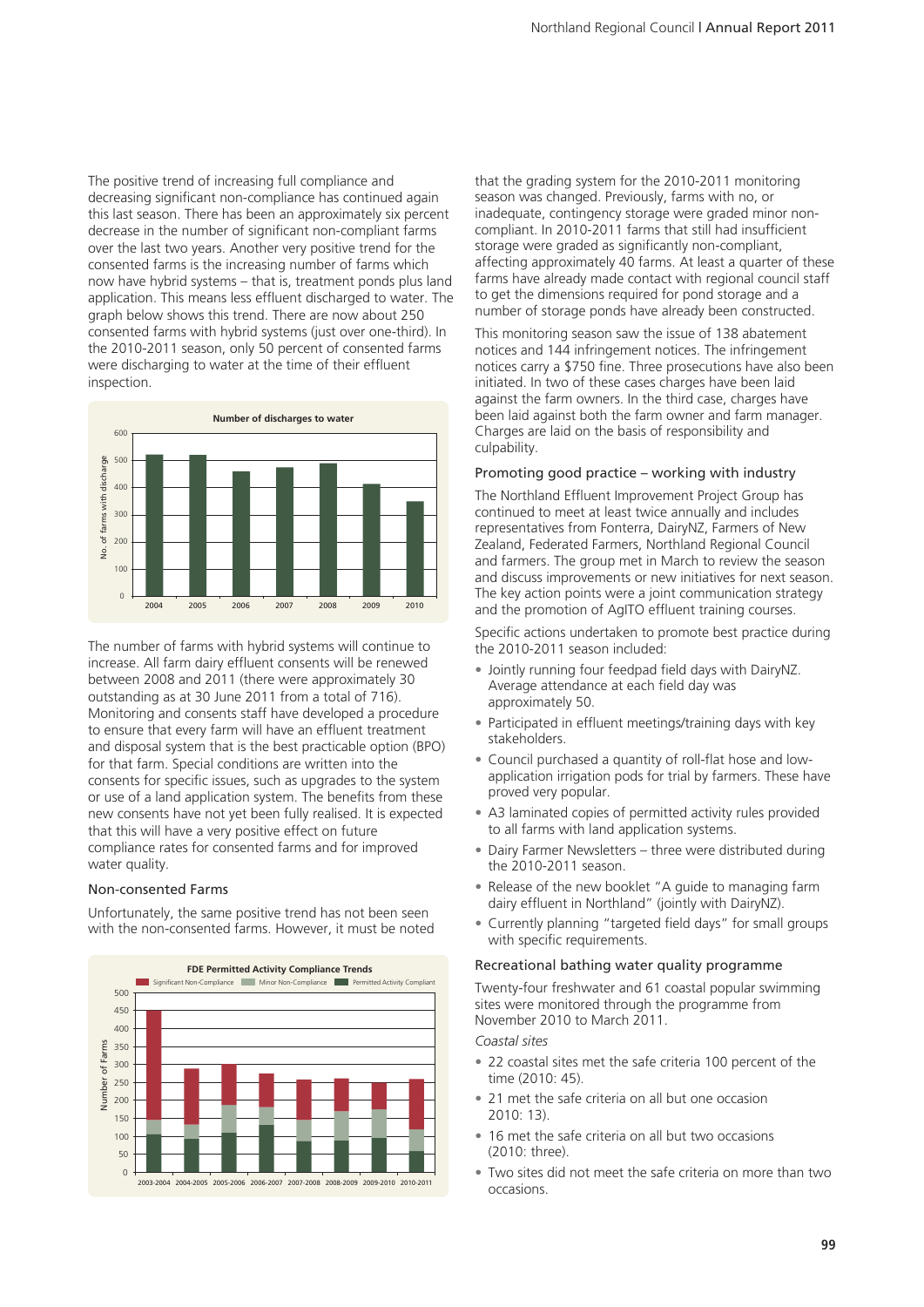# L E V E L S O F S E R V I C E environmental monitoring

### *Freshwater sites*

- Four freshwater sites met the safe criteria 100 percent of the time (2010: six).
- Two met the safe criteria on all but one occasion  $(2010:$  two)
- Nine sites met the safe criteria on all but two occasions (2010: four).
- 17 freshwater sites were investigated to find the source of faecal contamination.

Overall, fewer freshwater sites met the safe criteria for swimming 100 percent of the time in 2010-2011 compared to 2009-2010. This was also largely due to three major rainfall events which accounted for 35 percent of the noncompliance results due to increased rainfall-runoff entering freshwater systems.

The council takes action to investigate poor water quality at problem sites within the region. This action includes identifying the source(s) of contamination, sanitary surveys at sites where there is human contamination, follow-up sampling at coastal sites with non-compliant results, and additional monitoring after rainfall to determine when sites are 'safe' for swimming again.

Where these actions show the permanent source of contamination is natural (i.e. from birds), the sites will be removed from the programme and permanent signs erected. Also, if sites are always 'safe' for swimming, they too may be removed so other sites can be monitored.

A total of 17 sites have now been investigated. Source tracking to isolate the sources of contamination at these sites has shown that 14 are intermittently contaminated by wildfowl (ducks and/or gulls). Ten sites are contaminated by ruminant (herbivore) faecal material; five sites with dog faecal material and two sites by a human source of pollution.

Where the source of faecal contamination is natural (i.e. from birds), little can be done to correct the problem and permanent signage is developed. In areas where the source of contamination is non-avian, regional council staff work with landowners to implement land management options and ultimately reduce contamination. Further monitoring including sanitary surveys will continue in 2011-2012.

For more information, or a breakdown of the past bathing water quality results go to *www.nrc.govt.co.nz/swimming*

### Environmental incidents response

Response to environmental incidents was maintained at a high level with all significant incidents being responded to and 111 of those resulting in significant environmental adverse effects having formal enforcement action taken against them. Where a public health risk is considered to exist, 100 percent of these incidents were notified to Northland Health for appropriate advisory warnings.

### Hazardous substances and contaminated sites

A collection service for waste hazardous substances was provided to Northland ratepayers throughout 2010-2011. A total of 5.38 tonnes of waste was collected and sent to Auckland or exported for safe disposal.

The council's potentially contaminated land (HAIL) database continues to be maintained and updated. This information has been provided to all district councils for use in their statutory processes.

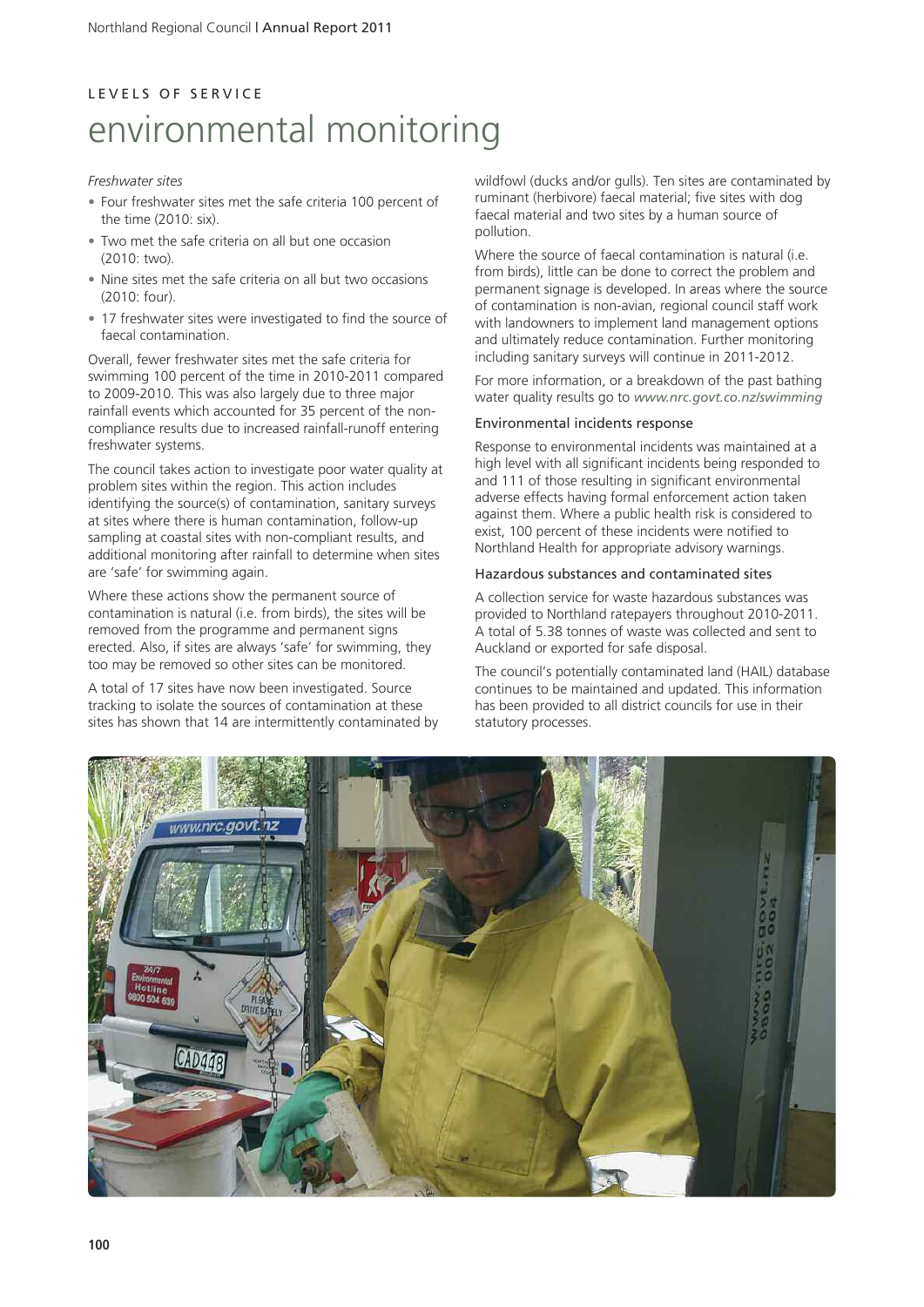### Activity 7.1 State of the Environment Monitoring

Objective: Promote sustainable resource management by identifying significant environmental issues and trends in the region, provide scientifically sound information to facilitate informed decision-making and monitor effectiveness of the council's policy documents.

### 2010-2012 Performance Measures and Targets

| 7.1.1 Monitor and identify significant environmental issues and trends in the region.                                                                                                                                                                                     |                                                                                                                                                                                                                                                                                                                                                                                                                                                                                                                                                                  |  |  |
|---------------------------------------------------------------------------------------------------------------------------------------------------------------------------------------------------------------------------------------------------------------------------|------------------------------------------------------------------------------------------------------------------------------------------------------------------------------------------------------------------------------------------------------------------------------------------------------------------------------------------------------------------------------------------------------------------------------------------------------------------------------------------------------------------------------------------------------------------|--|--|
| Performance Measures and Targets                                                                                                                                                                                                                                          | Actual Service Performance to 30 June 2011                                                                                                                                                                                                                                                                                                                                                                                                                                                                                                                       |  |  |
| a. Operate a region-wide quality network for<br>the measurement, recording and reporting<br>of groundwater, river and lake water quality<br>trends and soil quality trends.<br>• Annual percent compliance of rivers with<br>relevant guidelines for five key parameters. | Achieved (2010: Achieved).<br>All river monitoring undertaken as planned. This updates our data<br>on the health of our rivers and enables us to provide feedback to<br>policy developers, consent processors and the community on the<br>state of Northland's rivers. Further detail is available in the annual<br>monitoring report at www.nrc.govt.nz/amr                                                                                                                                                                                                     |  |  |
| Rivers Baseline 2007-2008<br>Compliance %                                                                                                                                                                                                                                 | 2011 Compliance %                                                                                                                                                                                                                                                                                                                                                                                                                                                                                                                                                |  |  |
| <b>Bacteria</b><br>81%                                                                                                                                                                                                                                                    | 84% (2010:84%)                                                                                                                                                                                                                                                                                                                                                                                                                                                                                                                                                   |  |  |
| 85%<br><b>Water Clarity</b><br>Dissolved oxygen<br>100%                                                                                                                                                                                                                   | 100% (2010: 87%)                                                                                                                                                                                                                                                                                                                                                                                                                                                                                                                                                 |  |  |
| Total nitrogen<br>61%                                                                                                                                                                                                                                                     | 100% (2010:100%)<br>77% (2010:81%)                                                                                                                                                                                                                                                                                                                                                                                                                                                                                                                               |  |  |
| Total phosphorus<br>45%                                                                                                                                                                                                                                                   | 58% (2010:61%)                                                                                                                                                                                                                                                                                                                                                                                                                                                                                                                                                   |  |  |
|                                                                                                                                                                                                                                                                           | All parameters were greater than 2007 baseline. This is supported<br>by trends published in the Northland River Water Quality<br>Monitoring Network: State and Trends 2010 report. Trends are<br>calculated for sites with more than five years worth of data<br>(currently 17 sites). There are improving trends for: total<br>phosphorus at 65% of sites; total nitrogen at 18% of sites; and<br>water clarity at 29% of sites. There were no significant trends<br>(either improving or declining) for bacteria at 16 sites, and only<br>one declining trend. |  |  |
| b. Report on summer coastal and freshwater<br>bathing water quality and water quality for<br>the collection of shellfish at various sites.<br>• Annual median percentage compliance of<br>20 representative bathing sites to the Ministry<br>of Environment Guidelines.   | Achieved (2010: Achieved, 86 sites monitored).<br>85 sites monitored weekly across Northland. Results reported<br>weekly and published on website at www.nrc.govt.nz/swimming<br>Final report completed in July 2011.<br>Continued on following page.                                                                                                                                                                                                                                                                                                            |  |  |
|                                                                                                                                                                                                                                                                           |                                                                                                                                                                                                                                                                                                                                                                                                                                                                                                                                                                  |  |  |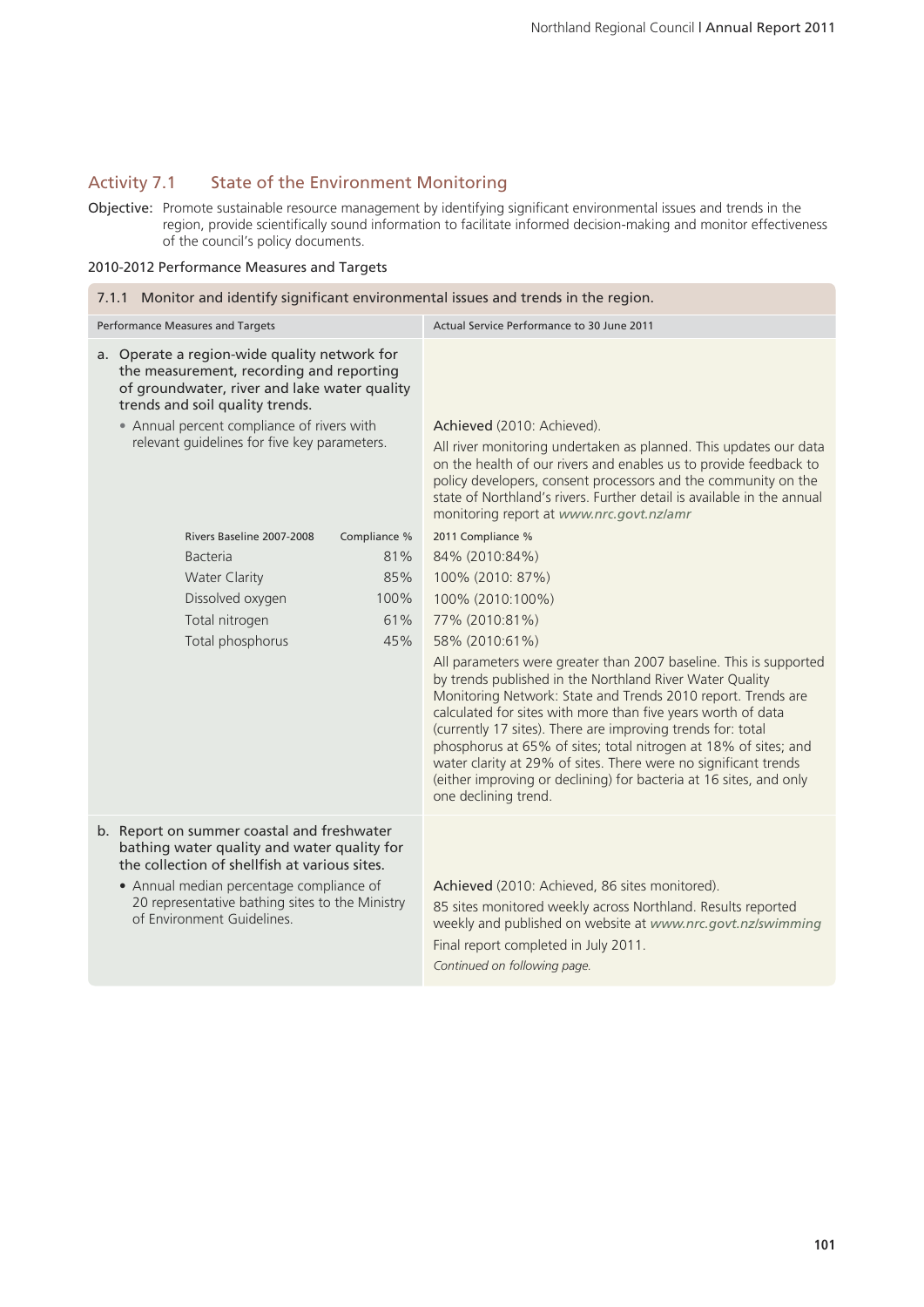| 7.1.1 Monitor and identify significant environmental issues and trends in the region.                                                                 |                                                                                                                                                                                                                                                                                                                                                                                                                                                                                                                                                                                                                                                                                                                                                                                                                                                                                                                                                                                                                                                                                                                                                                                                                                                                                                                                             |  |
|-------------------------------------------------------------------------------------------------------------------------------------------------------|---------------------------------------------------------------------------------------------------------------------------------------------------------------------------------------------------------------------------------------------------------------------------------------------------------------------------------------------------------------------------------------------------------------------------------------------------------------------------------------------------------------------------------------------------------------------------------------------------------------------------------------------------------------------------------------------------------------------------------------------------------------------------------------------------------------------------------------------------------------------------------------------------------------------------------------------------------------------------------------------------------------------------------------------------------------------------------------------------------------------------------------------------------------------------------------------------------------------------------------------------------------------------------------------------------------------------------------------|--|
| Performance Measures and Targets                                                                                                                      | Actual Service Performance to 30 June 2011                                                                                                                                                                                                                                                                                                                                                                                                                                                                                                                                                                                                                                                                                                                                                                                                                                                                                                                                                                                                                                                                                                                                                                                                                                                                                                  |  |
| b. Continued.<br>$\cdot$ 2007-2008 baseline percentage - 95%                                                                                          | Not achieved (2010: Achieved, 100% annual median                                                                                                                                                                                                                                                                                                                                                                                                                                                                                                                                                                                                                                                                                                                                                                                                                                                                                                                                                                                                                                                                                                                                                                                                                                                                                            |  |
|                                                                                                                                                       | compliance).                                                                                                                                                                                                                                                                                                                                                                                                                                                                                                                                                                                                                                                                                                                                                                                                                                                                                                                                                                                                                                                                                                                                                                                                                                                                                                                                |  |
|                                                                                                                                                       | 92% annual median compliance across the 20 bathing sites was<br>achieved. In 2010-2011, six of the permanent monitoring sites<br>recorded a higher rate of compliance than in 2007-2008,<br>11 recorded a lower level of compliance and three recorded the<br>same level of compliance. Non-compliances were associated with<br>several high-intensity rainfall events during the 2010-2011<br>sampling season that affected results at some sites. In 2009-2010<br>the annual median compliance was 100%. This shows the impact<br>weather conditions have on the results from the bathing<br>programme from year to year, given that Northland experienced<br>widespread drought during the 2009-2010 summer.<br>See the Recreational Swimming Water Quality in Northland:<br>Summer 2010-2011 report for more information.<br>Microbial source tracking undertaken on 14 sites in Northland<br>during the 2010-2011 summer showed the source of bacterial<br>contamination to be from wildfowl (birds) at 10 sites, ruminant<br>(herbivore) at 10 sites and human at one site (some sites have<br>more than one source of contamination). Action is being taken to<br>eliminate the human source and reduce the ruminant sources of<br>contamination. Nothing can be done about wildfowl - it is a<br>result of the natural environment. |  |
| c. Monitor ambient air quality in line with the<br>priorities of the National Environmental<br>Standard for Air and the Regional Air<br>Quality Plan. |                                                                                                                                                                                                                                                                                                                                                                                                                                                                                                                                                                                                                                                                                                                                                                                                                                                                                                                                                                                                                                                                                                                                                                                                                                                                                                                                             |  |
| • Annual percent of compliance with the<br>national environmental standards (NES).                                                                    | Achieved (2010: Not achieved, 20% compliance as only one of<br>the five airsheds was monitored).<br>Full compliance achieved. Carbon monoxide (CO) and sulphur                                                                                                                                                                                                                                                                                                                                                                                                                                                                                                                                                                                                                                                                                                                                                                                                                                                                                                                                                                                                                                                                                                                                                                              |  |
|                                                                                                                                                       | dioxide (SO <sub>2</sub> ) levels were well below national environmental<br>standards for 2010-2011. The national environmental standard<br>states for ambient air quality that particulate matter (PM10) shall<br>not exceed the limit of 50 microns per cubic metre more than<br>once in a 12 month period. PM10 is a collective term used to<br>describe very small solid or liquid particles in the air, such as dust,<br>fumes, smoke and fog. PM10 comes from both natural - wind<br>blown dust, forest fires or pollen - and manmade sources<br>including automobile exhausts, solid fuel burning and industrial<br>emissions. Wood burning fires used for home heating are the<br>main source of PM10 in Whāngārei. The Whāngārei airshed did<br>not exceed 35 microns and the Kaitāia airshed did not exceed<br>30 microns.                                                                                                                                                                                                                                                                                                                                                                                                                                                                                                        |  |
|                                                                                                                                                       | National environmental standard for SO <sub>2</sub> concentrations is<br>350 micrograms per cubic metre (µg/m <sup>3</sup> ) over a one hour average<br>and for CO concentrations it is 10 mg/m <sup>3</sup> eight hour running<br>averages.                                                                                                                                                                                                                                                                                                                                                                                                                                                                                                                                                                                                                                                                                                                                                                                                                                                                                                                                                                                                                                                                                                |  |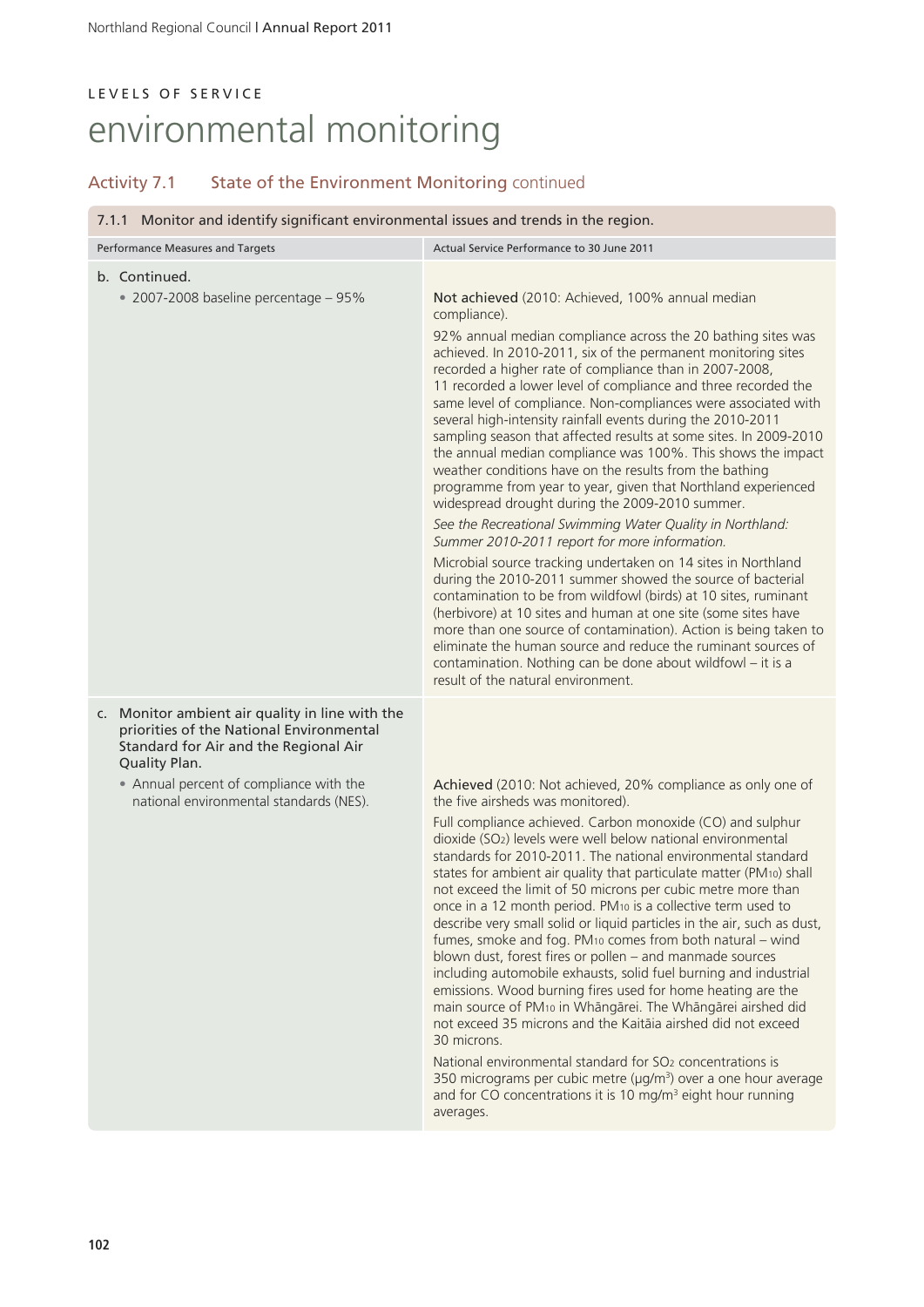| 7.1.1 Monitor and identify significant environmental issues and trends in the region.                                                                                                         |                                                                                                                                                                                                                                                                                                                                                                                                                                                                                                                                                                                                                       |  |
|-----------------------------------------------------------------------------------------------------------------------------------------------------------------------------------------------|-----------------------------------------------------------------------------------------------------------------------------------------------------------------------------------------------------------------------------------------------------------------------------------------------------------------------------------------------------------------------------------------------------------------------------------------------------------------------------------------------------------------------------------------------------------------------------------------------------------------------|--|
| Performance Measures and Targets                                                                                                                                                              | Actual Service Performance to 30 June 2011                                                                                                                                                                                                                                                                                                                                                                                                                                                                                                                                                                            |  |
| d. Operate a region-wide hydrometric network<br>for the measurement, recording and<br>reporting of rainfall, river flows, lake,<br>groundwater and tide levels.                               |                                                                                                                                                                                                                                                                                                                                                                                                                                                                                                                                                                                                                       |  |
| • No more than a seven day missing record per<br>site annually for all automatic measuring<br>stations.                                                                                       | Not achieved (2010: Not achieved).<br>Five out of 111 automatic recording sensors experienced seven<br>days or more of missing records, mainly a result of instrument<br>failures and storm damage. Faulty instrumentation has been<br>replaced.                                                                                                                                                                                                                                                                                                                                                                      |  |
| Baseline 2007-2008 compliance - 90%                                                                                                                                                           | 95.5% compliance (2010: 92.3%)                                                                                                                                                                                                                                                                                                                                                                                                                                                                                                                                                                                        |  |
| • Relevant information will be available on the                                                                                                                                               | Not achieved (2010: Not achieved).                                                                                                                                                                                                                                                                                                                                                                                                                                                                                                                                                                                    |  |
| Hydrology Group archive within three months<br>of production.                                                                                                                                 | Due to continuing drought conditions at the end of 2010 and<br>various storm events early 2011. Compliance monitoring of the<br>water takes were given higher priority during the drought period.<br>Number of automatic sensors with data not on the archive within<br>three months is 65 out of 111 sensors (58%).<br>Data from manual rainfall stations (44) up to date. Data from<br>manual groundwater stations up to date. Data from Aupōuri,<br>Poutō and Kaikohe lakes up to date.<br>An interim target from March 2011 was to complete 50% to<br>60% of the outstanding processing by end of June; which was |  |
|                                                                                                                                                                                               | achieved.                                                                                                                                                                                                                                                                                                                                                                                                                                                                                                                                                                                                             |  |
| Baseline 2007-2008 compliance - 20%                                                                                                                                                           | 42% compliance for total year (2010: 2.2% from 91 sensors).                                                                                                                                                                                                                                                                                                                                                                                                                                                                                                                                                           |  |
| e. Establish water management zones on a<br>prioritised basis for allocation of freshwater<br>resources.<br>• Report progress via the relevant environmental<br>monitoring report to council. | Not achieved (2010: Achieved).<br>Management zones have been identified and mapped. Initial<br>assessment for water allocation in zones (i.e. over/under<br>allocation) identified based on proposed National Environmental<br>Standard and ecological flows. Progress report was provided to<br>the April council meeting via the CEO report. Further data<br>gathering will be undertaken on specific catchments to more<br>accurately determine the current allocation. Full reporting is<br>scheduled for early 2012.                                                                                             |  |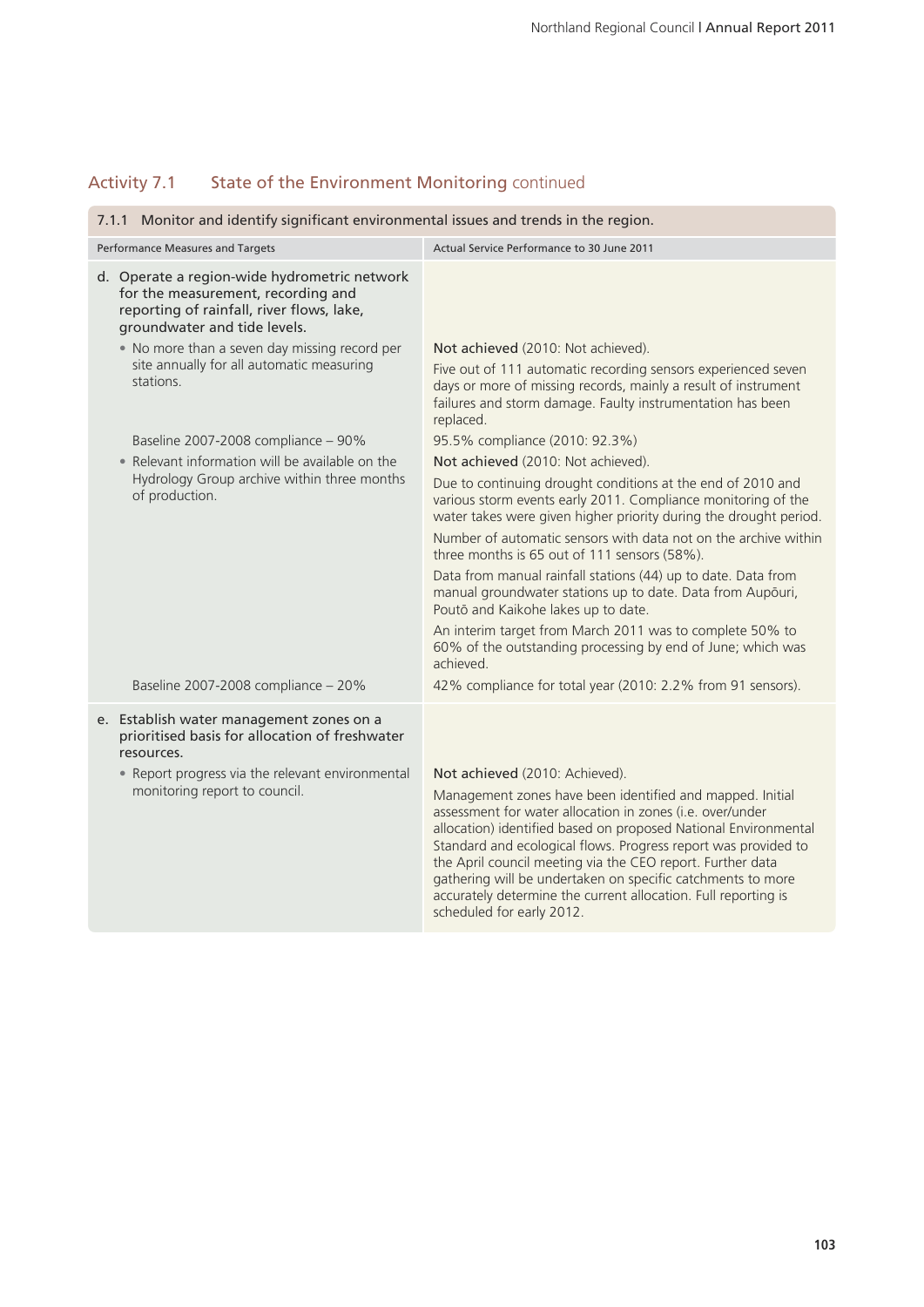| 7.1.1 Monitor and identify significant environmental issues and trends in the region.                                                                                                                                                  |                                                                                                                                                                                                                                                                                                                                                                                                                                                                                                                                                                                                                                                                                                                                                                                                                                                                                                                                                                                                                                                                                                                                                                                                                                                                                                                                                                                                                                                                                                                                                                                                                                                                                                                                                                                                                                                                                                                                                                                                                                                                                                                                |  |
|----------------------------------------------------------------------------------------------------------------------------------------------------------------------------------------------------------------------------------------|--------------------------------------------------------------------------------------------------------------------------------------------------------------------------------------------------------------------------------------------------------------------------------------------------------------------------------------------------------------------------------------------------------------------------------------------------------------------------------------------------------------------------------------------------------------------------------------------------------------------------------------------------------------------------------------------------------------------------------------------------------------------------------------------------------------------------------------------------------------------------------------------------------------------------------------------------------------------------------------------------------------------------------------------------------------------------------------------------------------------------------------------------------------------------------------------------------------------------------------------------------------------------------------------------------------------------------------------------------------------------------------------------------------------------------------------------------------------------------------------------------------------------------------------------------------------------------------------------------------------------------------------------------------------------------------------------------------------------------------------------------------------------------------------------------------------------------------------------------------------------------------------------------------------------------------------------------------------------------------------------------------------------------------------------------------------------------------------------------------------------------|--|
| Performance Measures and Targets                                                                                                                                                                                                       | Actual Service Performance to 30 June 2011                                                                                                                                                                                                                                                                                                                                                                                                                                                                                                                                                                                                                                                                                                                                                                                                                                                                                                                                                                                                                                                                                                                                                                                                                                                                                                                                                                                                                                                                                                                                                                                                                                                                                                                                                                                                                                                                                                                                                                                                                                                                                     |  |
| f. Identify 'at risk' aquifers and carry out<br>investigations to better understand this<br>resource.<br>• Report results each year in the Annual<br>Monitoring Report and every five years in<br>the State of the Environment Report. | 100% achieved (2010: Achieved).<br>Aquifer systems and results reported for the 2009-2010 Annual<br>Monitoring Report. Further results reported in the 2010-2011<br>Annual Monitoring Report available at www.nrc.govt.nz/amr<br>In 2009-2010 five aquifers were identified with potential issues for<br>further investigation: Ruāwai (salt water intrusion and iron), Taipā<br>(salt water intrusion and nitrate), Maungakaramea (nitrate), Russell<br>(salt water intrusion and bacterial) and Whatitiri (nitrate).<br>Investigations during 2010-2011 show that the nitrate levels have<br>not exceeded the New Zealand standards in the past 12 months and<br>the excessive bacterial level at Russell has not re-occurred. The high<br>iron at Ruāwai is a result of natural processes. The saline levels from<br>salt water intrusion are well below New Zealand standards.                                                                                                                                                                                                                                                                                                                                                                                                                                                                                                                                                                                                                                                                                                                                                                                                                                                                                                                                                                                                                                                                                                                                                                                                                                             |  |
| g. Monitor water and sediment quality in<br>Northland harbours on a prioritised basis.<br>• Annual percent compliance for priority<br>harbour waters with appropriate guideline<br>values.                                             | Water samples are analysed for physical properties such as<br>temperature, salinity and turbidity - how clear the water looks - and<br>for chemical parameters such as nutrients (ammonia, phosphorus<br>and nitrogen). Bacteria present in the water are measured using<br>Enterococci, faecal coliforms and E. coli, which are indicators of<br>faecal contamination.<br>Enterococci is the indicator most closely correlated with health<br>effects in New Zealand marine waters. Faecal coliforms are not as<br>closely related to human health effects however they are useful in<br>environmental circumstances, such as brackish or estuarine<br>environments, where levels of Enterococci may occur naturally in<br>mangrove forests.<br>The 2007-2008 baseline compliance year was picked arbitrarily to fit<br>with the production of the 2009-2019 LTCCP. (A baseline was<br>necessary to illustrate trends in future LTCCP and annual reporting.)<br>The council has chosen to use the Australian and New Zealand<br>Guidelines for Fresh and Marine Water Quality (ANZECC guidelines)<br>instead of that arbitrary baseline year for annual reporting this year.<br>We have used the ANZECC guideline as it is regarded as best<br>practice in New Zealand. (The guidelines have been derived to<br>provide some confidence that there will be no significant impact on<br>environmental values if they are achieved. The guidelines provide<br>trigger values, i.e. values that should trigger action or further<br>assessment and also help us establish water quality objectives that<br>will maintain the environmental values of water resources. They are<br>not standards. Please note that specific water body objectives can<br>be set that are more or less stringent than the guideline value and<br>that this is usually done in consultation with others, such as the local<br>industries, businesses, hapū and iwi and the public, to ensure the<br>costs and benefits of that objective are known and accepted.)<br>Using the low value is prudent to manage risk.<br>Continued on following page. |  |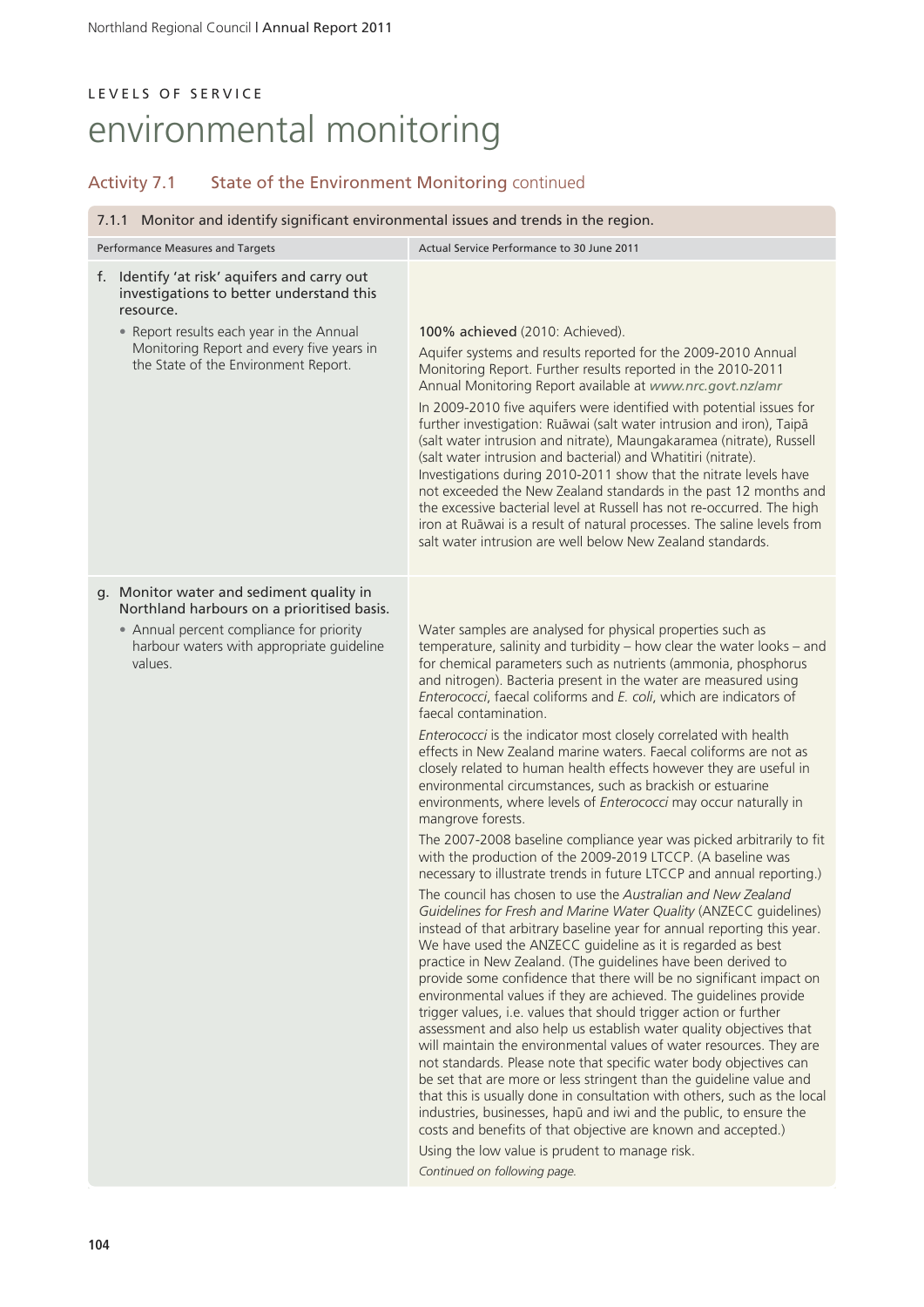| 7.1.1 Monitor and identify significant environmental issues and trends in the region.                                                                                                                                                                          |                                                                                                                                                                                                                                                                                                                                                                                                                                                        |  |  |
|----------------------------------------------------------------------------------------------------------------------------------------------------------------------------------------------------------------------------------------------------------------|--------------------------------------------------------------------------------------------------------------------------------------------------------------------------------------------------------------------------------------------------------------------------------------------------------------------------------------------------------------------------------------------------------------------------------------------------------|--|--|
| Performance Measures and Targets                                                                                                                                                                                                                               | Actual Service Performance to 30 June 2011                                                                                                                                                                                                                                                                                                                                                                                                             |  |  |
| g. Continued.<br>Harbour waters - Whāngārei<br>ANZECC and MfE guidelines<br>Enterococci - <140 MPN/100mL<br>Water clarity $-$ <10 NTU<br>Dissolved oxygen - >80 and <110 % saturation<br>Nitrite-nitrate nitrogen - 0.015 Mg/L<br>Total phosphorus - 0.03 Mg/L | Water quality results were reported in the 2010-2011 Annual<br>Monitoring Report www.nrc.govt.nz/amr<br>87% of Enterococci (2007-2008: 100%).<br>85% turbidity levels (2007-2008: 100%).<br>91% dissolved oxygen (2007-2008: 50%).<br>31% of nitrite-nitrate nitrogen (2007-2008: no measurement).<br>44% of total phosphorus (2007-2008: no measurement for any<br>phosphorus readings).<br>25% of dissolved reactive phosphorus.<br>45% of ammonium. |  |  |
| Harbour waters - Bay of Islands<br>ANZECC and MfE guidelines<br>Enterococci - <140 MPN/100mL<br>Water clarity $-$ <10 NTU<br>Dissolved oxygen - >80 and <110 % saturation<br>Nitrite-nitrate nitrogen - 0.015 Mg/L<br>Total phosphorus - 0.03 Mg/L             | 100% sampling achieved. There was no 2007-2008<br>compliance baseline recorded for the Bay of Islands.<br>90% of Enterococci.<br>90% turbidity levels.<br>83% dissolved oxygen.<br>33 % of nitrite-nitrate nitrogen (total nitrogen was not<br>measured).<br>52 % of dissolved reactive phosphorus.<br>67 % of ammonium.<br>85 % of total phosphorus.                                                                                                  |  |  |
| • Two-yearly percent compliance for priority<br>harbour sediment with appropriate action<br>levels.                                                                                                                                                            | The council has chosen to use the Australian and New Zealand<br>Guidelines for Fresh and Marine Water Quality (ANZECC<br>guidelines) as they are regarded as best practice in New Zealand.<br>We use the ANZECC-low guideline.<br>Sediment quality results reported for the 2010-2011 Annual<br>Monitoring Report. A summary of the comparisons to previous<br>years is within the previous activity commentary.                                       |  |  |
| Harbour Sediments - Bay of Islands<br>ANZECC guidelines<br>$Zinc - 200$ mg/kg<br>Copper - 65 mg/kg<br>Lead $-50$ mg/kg<br>Cadmium - 1.5 mg/kg<br>Chromium - 80 mg/kg                                                                                           | 100% sampling achieved (16 sites).<br>100% achieved.<br>100% achieved.<br>100% achieved.<br>100% achieved.<br>100% achieved.                                                                                                                                                                                                                                                                                                                           |  |  |
| Harbour Sediments - Whāngārei<br>ANZECC guidelines<br>$Zinc - 200$ mg/kg<br>Copper - 65 mg/kg<br>Lead $-50$ mg/kg<br>Cadmium - 1.5 mg/kg<br>Chromium - 80 mg/kg                                                                                                | 100% sampling achieved (16 sites).<br>Not achieved. 94% achieved due to high zinc levels at one site.<br>100% achieved.<br>100% achieved.<br>100% achieved.<br>100% achieved.                                                                                                                                                                                                                                                                          |  |  |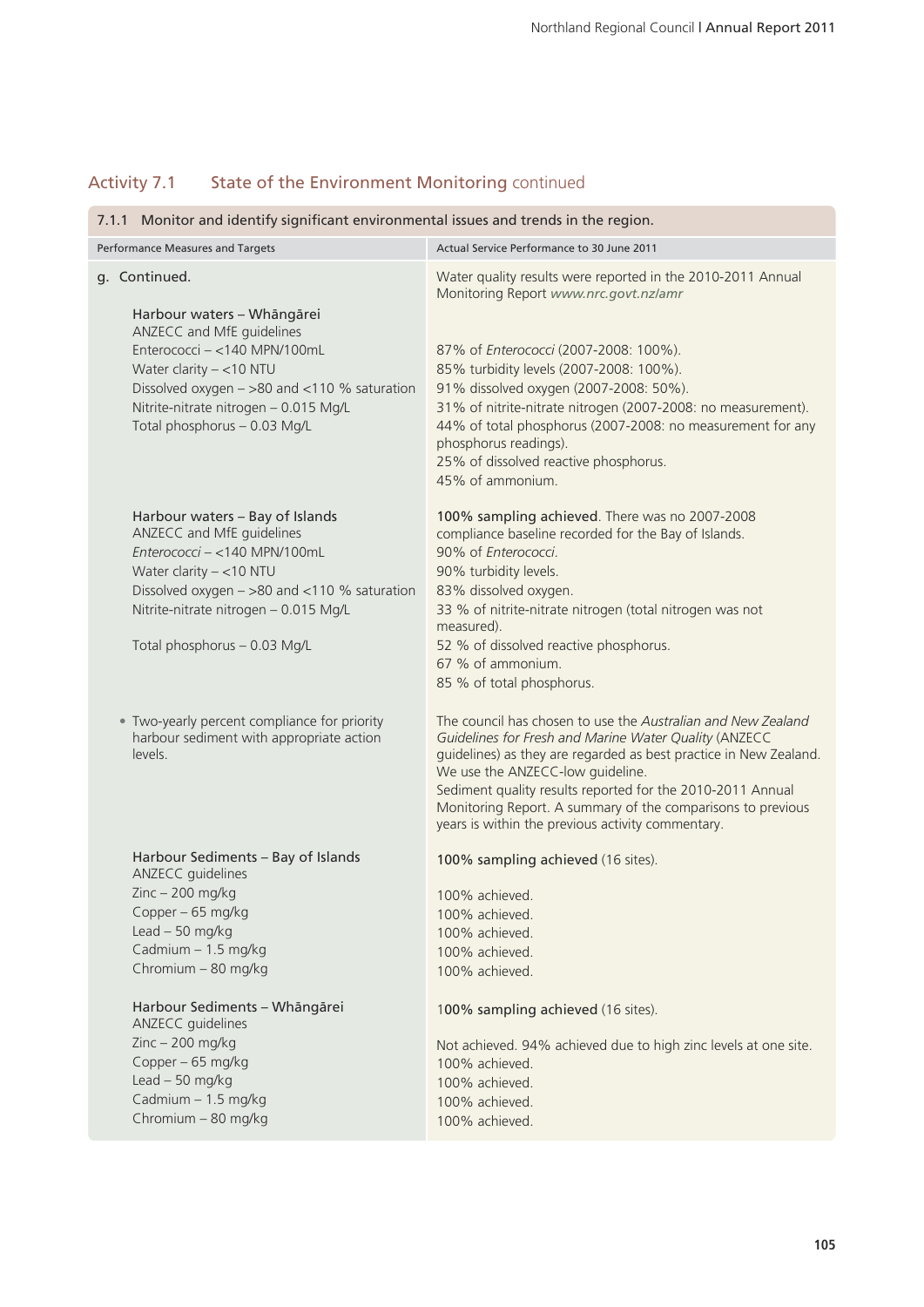| 7.1.1 Monitor and identify significant environmental issues and trends in the region.                                                                                                                              |                                                                                                                                                                                                                                                                                                                                                                                                                                                                                                                                                                                                                                                                                                                                                                                                                                                                                                                                                                                                                                                                                                                                                                                                                                                                                                                                                                                                                                                                        |  |
|--------------------------------------------------------------------------------------------------------------------------------------------------------------------------------------------------------------------|------------------------------------------------------------------------------------------------------------------------------------------------------------------------------------------------------------------------------------------------------------------------------------------------------------------------------------------------------------------------------------------------------------------------------------------------------------------------------------------------------------------------------------------------------------------------------------------------------------------------------------------------------------------------------------------------------------------------------------------------------------------------------------------------------------------------------------------------------------------------------------------------------------------------------------------------------------------------------------------------------------------------------------------------------------------------------------------------------------------------------------------------------------------------------------------------------------------------------------------------------------------------------------------------------------------------------------------------------------------------------------------------------------------------------------------------------------------------|--|
| Performance Measures and Targets                                                                                                                                                                                   | Actual Service Performance to 30 June 2011                                                                                                                                                                                                                                                                                                                                                                                                                                                                                                                                                                                                                                                                                                                                                                                                                                                                                                                                                                                                                                                                                                                                                                                                                                                                                                                                                                                                                             |  |
| h. Undertake a prioritised estuary health<br>monitoring programme.<br>• Annual percentage of compliance with<br>suitable estuary health indices for three<br>estuaries up to 2009 and five estuaries from<br>2010. | 100% achieved (sampling 10 sites).<br>Final results reported in the 2010-2011 Annual Monitoring Report<br>and at the September Northland Regional Council Environment<br>Management Committee meeting.<br>We have assessed the sediment metal concentrations against<br>ANZECC-low guideline values.<br>Currently there are no guidelines available for sediment nutrient<br>concentrations. (To establish a guideline value you need a long-term<br>data set - at least three years. We are currently collecting the data<br>to establish the information set. In the interim we have compared<br>our current results for water with other North Islands regions. For all<br>harbours except the upper Whāngārei Harbour our results are in<br>step with other regions for nutrients. We are carrying out further<br>investigations with Whāngārei District Council to see how we can<br>improve the picture for the Whāngārei Harbour.<br>The ANZECC guidelines state that we can develop our own regional<br>indicators/guidelines when we have a longer dataset. To complicate<br>matters there are no biological (animal indicator species) data<br>guidelines available. So we can't use the presence of a particular<br>animal as a proxy for a healthy harbour. We are in the process of<br>developing our own baseline but as discussed above this takes a<br>minimum of three years of data to get a baseline (Robinson et al.,<br>$2002$ ).<br>Zinc<br>100% |  |
|                                                                                                                                                                                                                    | 100%<br>Copper<br>Lead<br>100%                                                                                                                                                                                                                                                                                                                                                                                                                                                                                                                                                                                                                                                                                                                                                                                                                                                                                                                                                                                                                                                                                                                                                                                                                                                                                                                                                                                                                                         |  |
|                                                                                                                                                                                                                    | Cadmium<br>100%                                                                                                                                                                                                                                                                                                                                                                                                                                                                                                                                                                                                                                                                                                                                                                                                                                                                                                                                                                                                                                                                                                                                                                                                                                                                                                                                                                                                                                                        |  |
|                                                                                                                                                                                                                    | Nickel<br>89%<br>Chromium 100%                                                                                                                                                                                                                                                                                                                                                                                                                                                                                                                                                                                                                                                                                                                                                                                                                                                                                                                                                                                                                                                                                                                                                                                                                                                                                                                                                                                                                                         |  |
|                                                                                                                                                                                                                    |                                                                                                                                                                                                                                                                                                                                                                                                                                                                                                                                                                                                                                                                                                                                                                                                                                                                                                                                                                                                                                                                                                                                                                                                                                                                                                                                                                                                                                                                        |  |
| Monitor the effectiveness of council policy<br>i.<br>documents.                                                                                                                                                    |                                                                                                                                                                                                                                                                                                                                                                                                                                                                                                                                                                                                                                                                                                                                                                                                                                                                                                                                                                                                                                                                                                                                                                                                                                                                                                                                                                                                                                                                        |  |
| • Report on actual monitoring results<br>compared to policy objectives every five<br>years in the State of the Environment<br>Report.                                                                              | Not applicable to this reporting period or last year.<br>The next State of the Environment Report is due in 2012.                                                                                                                                                                                                                                                                                                                                                                                                                                                                                                                                                                                                                                                                                                                                                                                                                                                                                                                                                                                                                                                                                                                                                                                                                                                                                                                                                      |  |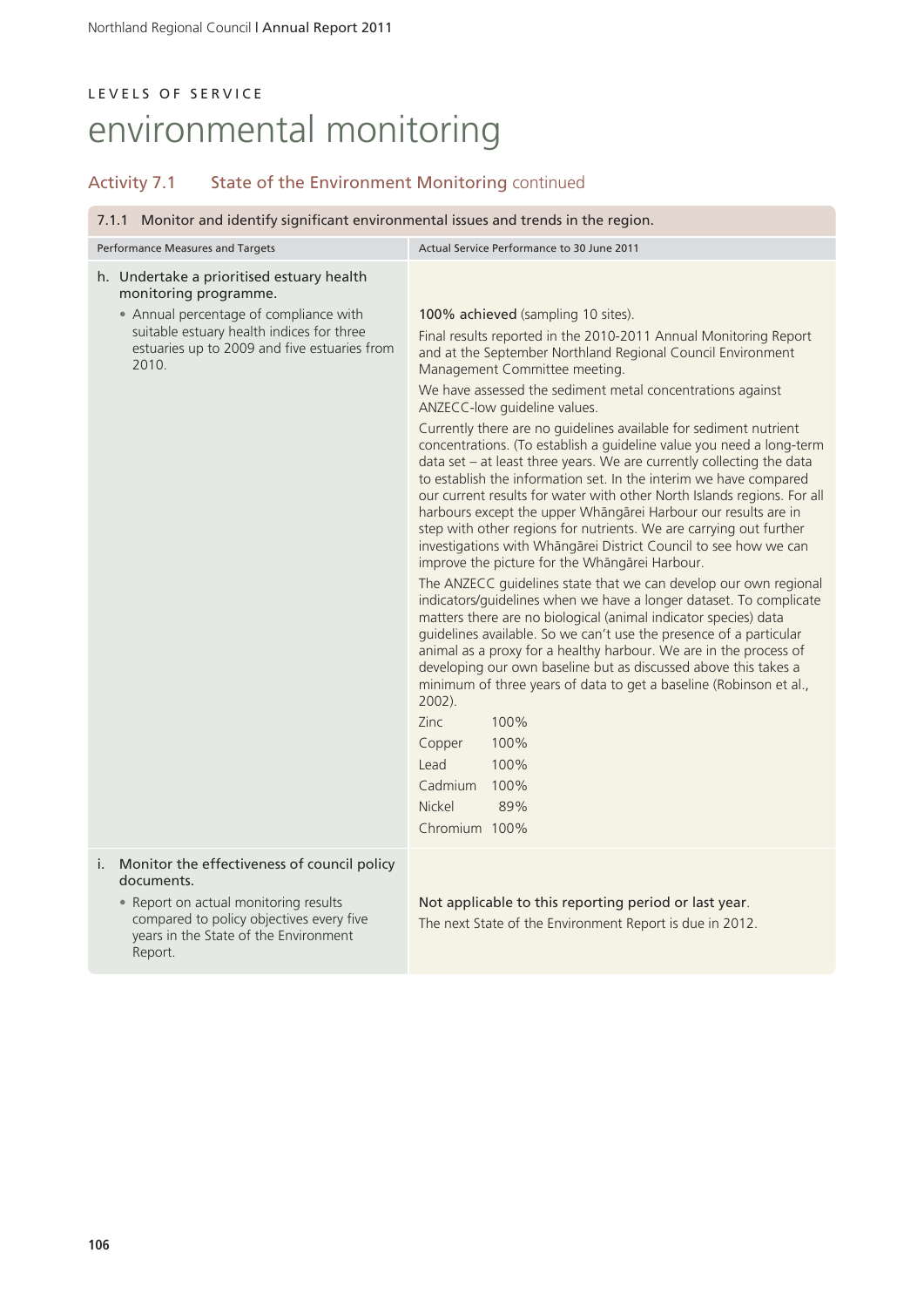### Activity 7.1 State of the Environment Monitoring continued

7.1.2 Provide scientific environmental information to the public and the council to facilitate informed decision-making.

| Performance Measures and Targets                                                                                                                                                                                                      | Actual Service Performance to 30 June 2011                                                                                                                                                                                                   |
|---------------------------------------------------------------------------------------------------------------------------------------------------------------------------------------------------------------------------------------|----------------------------------------------------------------------------------------------------------------------------------------------------------------------------------------------------------------------------------------------|
| a. Produce and publish an annual monitoring<br>report.<br>• Post on the council's website by 31 October<br>each year for the previous period 1 July to<br>$30$ lune                                                                   | Not achieved (2010: Not achieved).<br>The 2009-2010 report was loaded to the website four weeks late.<br>The process has been further streamlined to facilitate meeting this<br>deadline for the 2010-2011 report. Visit www.nrc.govt.nz/amr |
| b. Provide hydrometric information and<br>advice in an accurate and timely way.<br>• All advice provided in accordance with ISO<br>accredited council policies and procedures<br>and no justifiable complaints received each<br>year. | Achieved (2010: Achieved).<br>100% complete. A total of 165 major information requests and<br>enquires were registered from 1 July 2010 to the end of June 2011.<br>There were no complaints during this period.                             |



### 7.1.3 Promote improved environmental practices within the Northland region.

### a. Undertake site visits to selected industries to promote cleaner production practices.

• Complete at least 25 site visits per year and report to council in the environmental monitoring report.

Performance Measures and Targets Actual Service Performance to 30 June 2011

### Not achieved. (2010: Not achieved).

Eight visits recorded for the reporting period. An additional four site visits were made to the Re:Sort Transfer Station where the Waste Management Team is working on a number of cleaner production projects in conjunction with Whängärei District Council and Paper Reclaim. The low visit numbers occurred because of low resourcing with the contracted hazardous substances monitoring service taking priority. For contracted hazardous substances monitoring service was not renewed for 2011-2012 which will allow sufficient resourcing for these site visits. We also intend to review the procedure manual and implement more rigorous guidelines, as well as update our quality programme manual for cleaner production.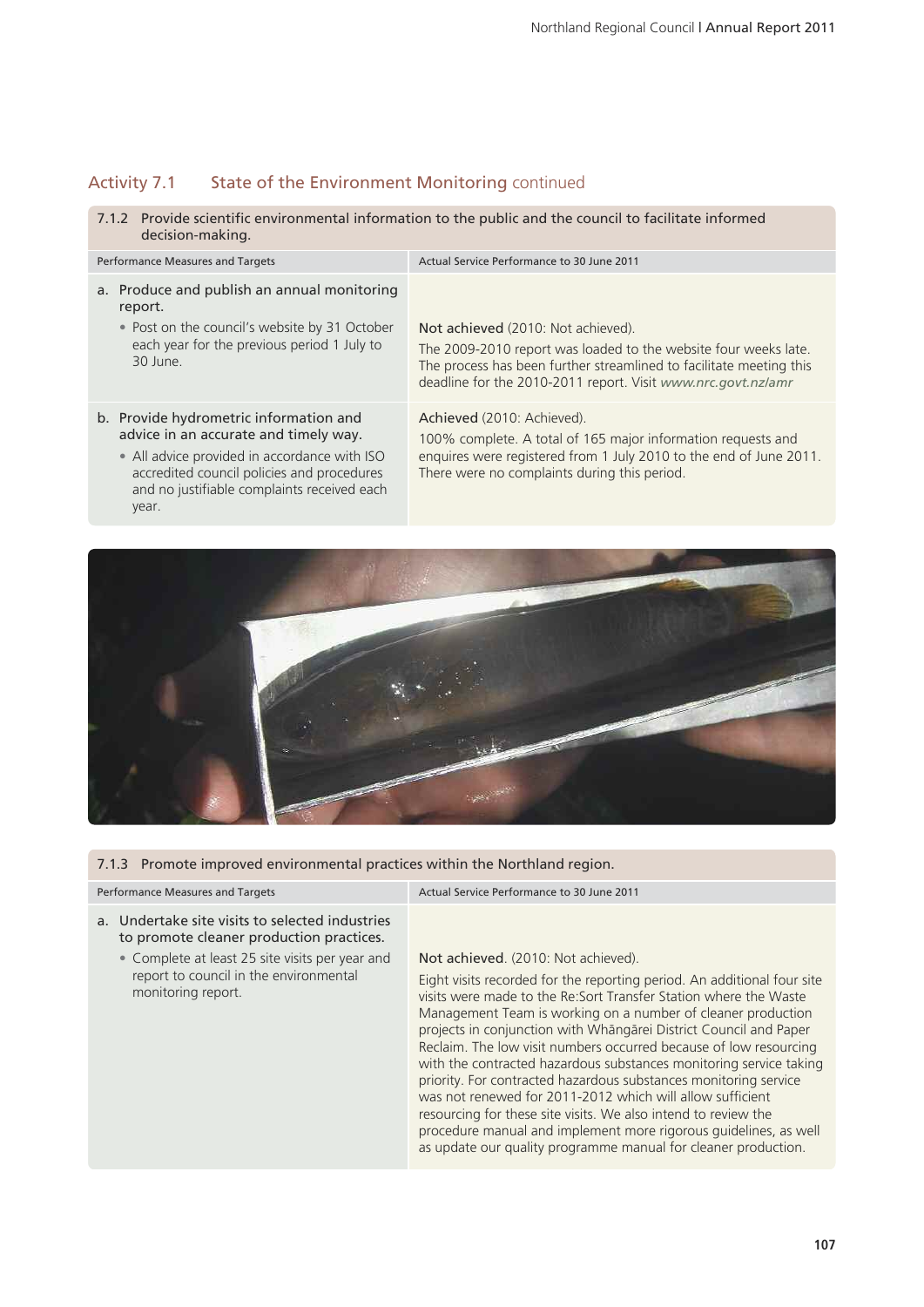### Activity 7.1 State of the Environment Monitoring continued

### 7.1.3 Promote improved environmental practices within the Northland region.

| Not achieved (2010: Not achieved).<br>Assistance with support and promotion of estuarine restoration                                                                                                                                                                                                                                                                                                                                                                                                          |
|---------------------------------------------------------------------------------------------------------------------------------------------------------------------------------------------------------------------------------------------------------------------------------------------------------------------------------------------------------------------------------------------------------------------------------------------------------------------------------------------------------------|
|                                                                                                                                                                                                                                                                                                                                                                                                                                                                                                               |
| projects has been undertaken with a priority focus on Aurere<br>Estuary (Te Runanga-a-Iwi O Ngati Kahu), the Bay of Islands (Living<br>Waters), Ngunguru Estuary (Ngunguru School) and Hokianga<br>Harbour (Waiora Hokianga).<br>Community-led projects are also progressing with Northland                                                                                                                                                                                                                   |
| Regional Council advice and assistance in the Kaipara Harbour<br>(Integrated Kaipara Harbour Management Group) and Whangaroa<br>Harbours (Whangaroa Community Development Working Party).<br>Community mangrove management initiatives are also well<br>advanced at Mangōnui, Rangaunu, Whananaki, Ruakaka,<br>Whangaroa, Tauranga Bay, Chucks Cove, Mangawhai, and Tinopai.<br>Initiatives and outcomes from this work are reported in the 2011<br>Annual Monitoring Report available at www.nrc.govt.nz/amr |
|                                                                                                                                                                                                                                                                                                                                                                                                                                                                                                               |

### Significant positive and negative effects on wellbeing

The State of the Environment Monitoring activity may have the following impacts on wellbeing:

| Wellbeing     | Positive effects                                                                                                                                                                             | Negative effects                                                                                                                                                                                            |
|---------------|----------------------------------------------------------------------------------------------------------------------------------------------------------------------------------------------|-------------------------------------------------------------------------------------------------------------------------------------------------------------------------------------------------------------|
| Social        | Monitoring activities provide information to the<br>public about health risks for swimming and<br>shellfish gathering.                                                                       |                                                                                                                                                                                                             |
| Economic      | Good management of water quality is beneficial<br>to industries which require security of water<br>supply and high water quality, such as marine<br>farming and tourism.                     | Some people may consider the cost of<br>monitoring has a negative economic impact on<br>them personally, but overall it is considered that<br>the advantages for the wider community<br>outweigh the costs. |
| Environmental | Information gathered through SOE monitoring<br>provides information to allow for informed<br>decision-making in relation to sustainable<br>environmental management.                         |                                                                                                                                                                                                             |
| Cultural      | Maintaining good air and water quality is a<br>taonga to iwi and good management is parte of<br>providing for their cultural beliefs and<br>aspirations and maintains the mana of local iwi. |                                                                                                                                                                                                             |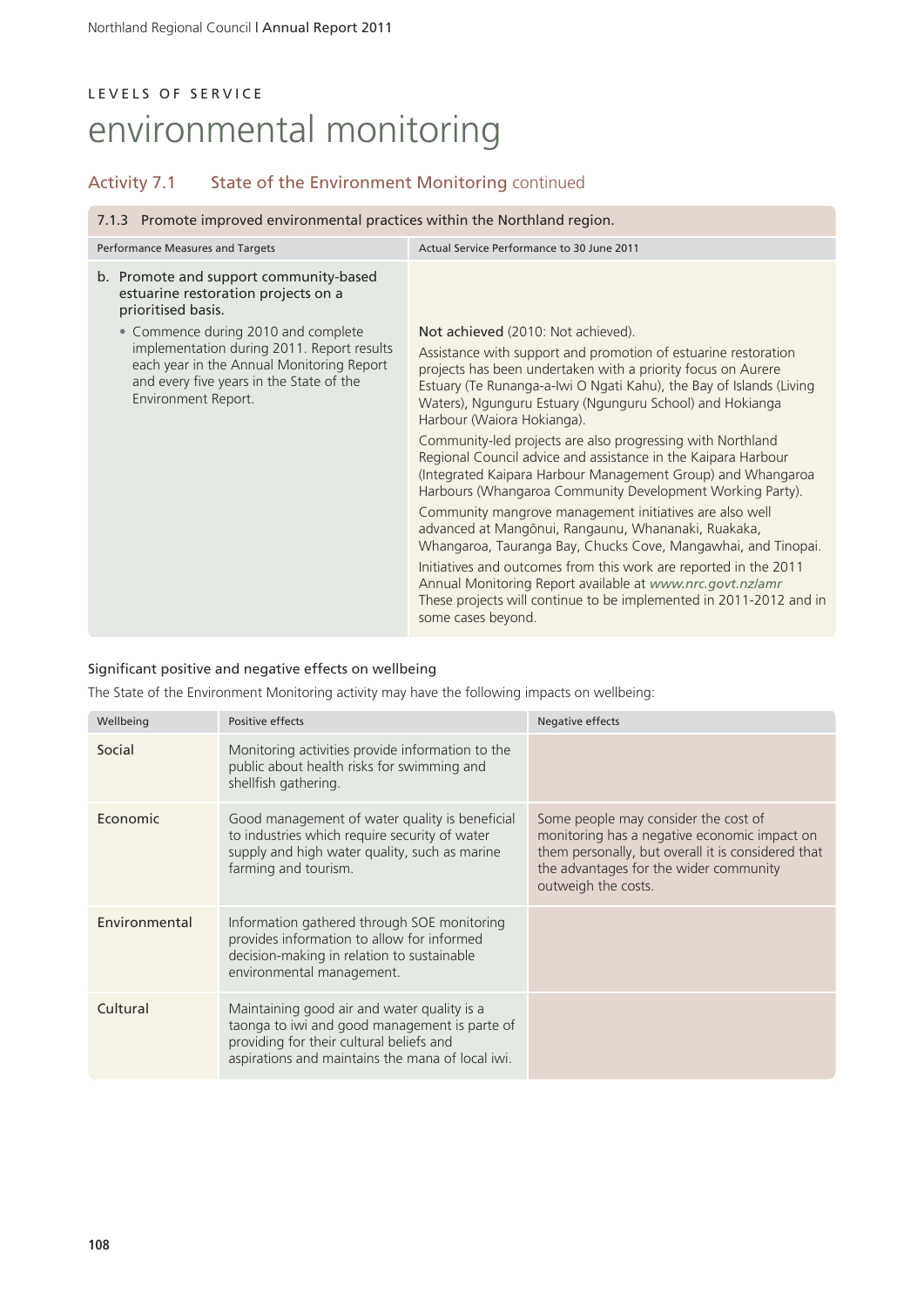### Activity 7.2 Compliance Monitoring

Objective: Promote the sustainable management of resources and minimise the adverse effects of people's use of the environment by ensuring compliance with resource consents, regional plans and statutory environmental standards.

### 2010-2012 Performance Measures and Targets

| 7.2.1 Monitor and enforce compliance with resource consent conditions, regional rules and relevant statutory<br>requirements.                     |                                                                                                                                                                                                                                                                                                                                                                                                                                                                                                      |  |  |
|---------------------------------------------------------------------------------------------------------------------------------------------------|------------------------------------------------------------------------------------------------------------------------------------------------------------------------------------------------------------------------------------------------------------------------------------------------------------------------------------------------------------------------------------------------------------------------------------------------------------------------------------------------------|--|--|
| Performance Measures and Targets                                                                                                                  | Actual Service Performance to 30 June 2011                                                                                                                                                                                                                                                                                                                                                                                                                                                           |  |  |
| a. Documentation and implementation of<br>monitoring programmes for water, land and<br>air consents. This includes monitoring of:                 |                                                                                                                                                                                                                                                                                                                                                                                                                                                                                                      |  |  |
| - Emission testing and/or appropriate off-site<br>monitoring of major industrial discharges to<br>air;                                            |                                                                                                                                                                                                                                                                                                                                                                                                                                                                                                      |  |  |
| - Effluent and receiving water quality testing of<br>sewage, industrial and landfill discharges;                                                  |                                                                                                                                                                                                                                                                                                                                                                                                                                                                                                      |  |  |
| - Land clearance, earthworks, and river works<br>that are the subject of resource consents;                                                       |                                                                                                                                                                                                                                                                                                                                                                                                                                                                                                      |  |  |
| - Bore construction; and                                                                                                                          |                                                                                                                                                                                                                                                                                                                                                                                                                                                                                                      |  |  |
| - Farm dairy effluent treatment and disposal<br>systems.                                                                                          |                                                                                                                                                                                                                                                                                                                                                                                                                                                                                                      |  |  |
| • 100% of monitoring programmes meet the<br>standards of the council's independently<br>audited and accredited ISO quality<br>management systems. | Achieved (2010: Not achieved).<br>100% achieved (2010:98%). All 2123 records are complete.                                                                                                                                                                                                                                                                                                                                                                                                           |  |  |
| • 100% of compliance assessments are recorded                                                                                                     | Achieved (2010: Not achieved, 95.5%).                                                                                                                                                                                                                                                                                                                                                                                                                                                                |  |  |
| on the council's monitoring database and<br>results reported to appropriate parties<br>monthly.                                                   | A total of 2258 events were recorded and reported to council.<br>There was one event which was recorded but not reported to<br>council (which when rounded off equals 100% complete).                                                                                                                                                                                                                                                                                                                |  |  |
| • 100% of all significant non-compliances are                                                                                                     | Not achieved (2010: Not achieved, 87%).                                                                                                                                                                                                                                                                                                                                                                                                                                                              |  |  |
| followed up and enforcement action taken<br>where necessary.                                                                                      | There were 332 significant non-compliances for the year. 105<br>farm dairy effluent (FDE) significant non-compliances were not<br>followed up resulting in 69% follow-up. This was due to a<br>resignation and subsequent gap in resources while recruitment<br>was completed. Priority was given to six prosecutions and<br>achieving the "Best Practicable Option" farm visits for consent<br>renewals. There is now full FDE staffing and all follow-ups for the<br>coming year will be achieved. |  |  |
| • Monitoring activity reported monthly in the                                                                                                     | Achieved (2010: Achieved).                                                                                                                                                                                                                                                                                                                                                                                                                                                                           |  |  |
| council environmental monitoring report and<br>annually in the council Annual Report.                                                             | All compliance monitoring activities reported.                                                                                                                                                                                                                                                                                                                                                                                                                                                       |  |  |
|                                                                                                                                                   |                                                                                                                                                                                                                                                                                                                                                                                                                                                                                                      |  |  |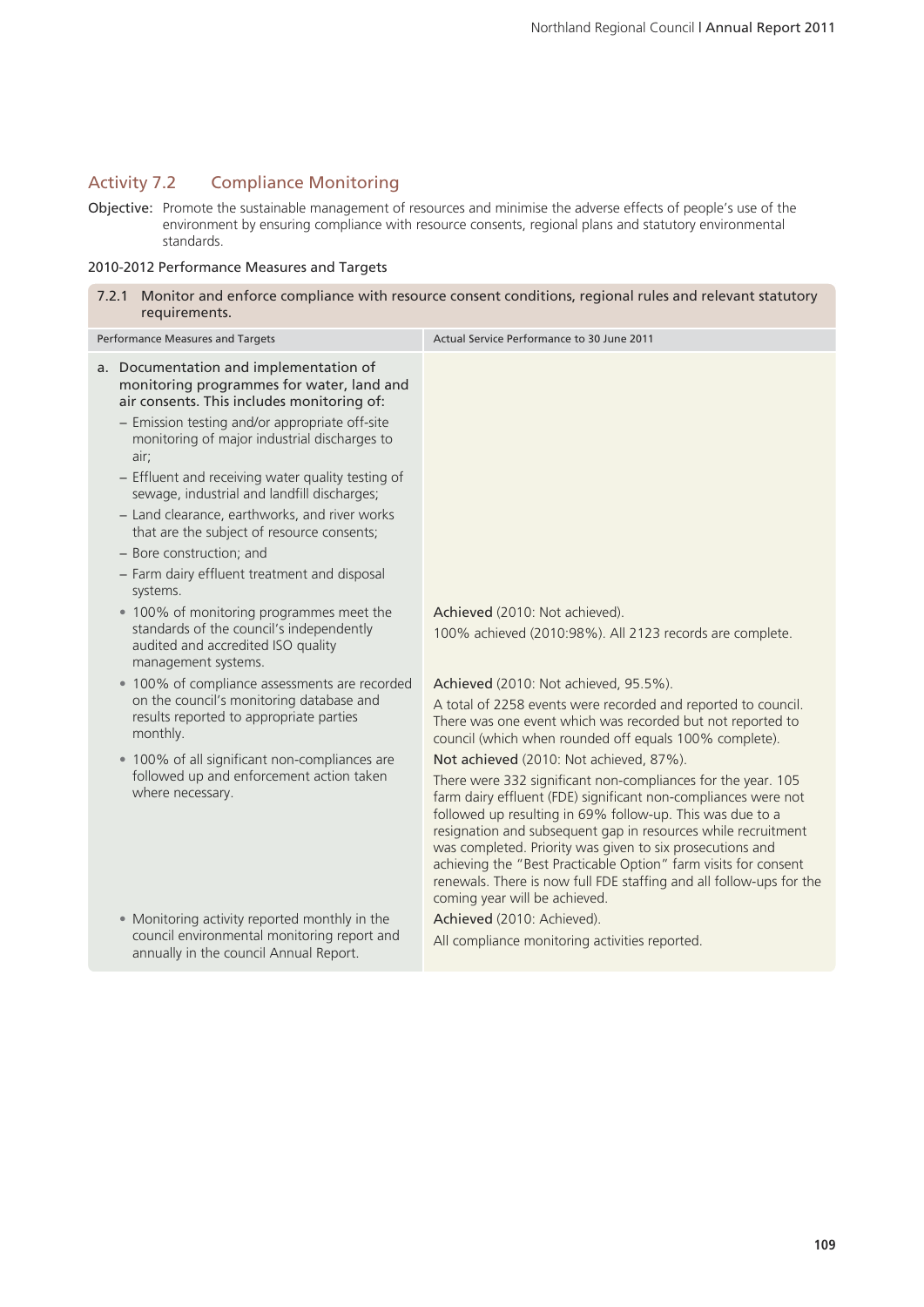### Activity 7.2 Compliance Monitoring continued

7.2.1 Monitor and enforce compliance with resource consent conditions, regional rules and relevant statutory requirements.

| Performance Measures and Targets                                                                                                                                                                                                                                                                                                                                                                                                                                                                                                                                                                                        | Actual Service Performance to 30 June 2011                                                                                                                                                                                                                                                                                                                                                                                                                                                  |  |  |
|-------------------------------------------------------------------------------------------------------------------------------------------------------------------------------------------------------------------------------------------------------------------------------------------------------------------------------------------------------------------------------------------------------------------------------------------------------------------------------------------------------------------------------------------------------------------------------------------------------------------------|---------------------------------------------------------------------------------------------------------------------------------------------------------------------------------------------------------------------------------------------------------------------------------------------------------------------------------------------------------------------------------------------------------------------------------------------------------------------------------------------|--|--|
| b. Inspection of significant coastal structures<br>and works, marine farms and the carrying<br>out of coastal surveys where there is sand<br>mining activity.                                                                                                                                                                                                                                                                                                                                                                                                                                                           |                                                                                                                                                                                                                                                                                                                                                                                                                                                                                             |  |  |
| . 100% of monitoring programmes meet the<br>standards of the council's independently<br>audited and accredited ISO quality<br>management systems.                                                                                                                                                                                                                                                                                                                                                                                                                                                                       | Not achieved (2010: Not achieved, 98%).<br>There was a total of 1160 coastal consents with one record not<br>completed (99.9% complete).                                                                                                                                                                                                                                                                                                                                                    |  |  |
| • 100% of compliance assessments<br>conducted at least once every five years and<br>results reported monthly in the council's<br>environmental monitoring report.                                                                                                                                                                                                                                                                                                                                                                                                                                                       | Not achieved (2010: Not achieved, 97.8%)<br>There was a total of 1160 coastal consents, but only 793 were<br>required to be monitored in this reporting period. There were 81<br>not monitored, resulting in 89.8% compliance. The lower result was<br>due to staff shortages in the Bay of Islands area; recruitment has<br>since been successful.                                                                                                                                         |  |  |
| • 100% of all significant non-compliances are<br>followed up and enforcement action taken<br>where necessary.                                                                                                                                                                                                                                                                                                                                                                                                                                                                                                           | Achieved (2010: Not achieved, 98%)<br>There were 75 significant non-compliances. These were all followed-<br>up and/or had enforcement action (100%).                                                                                                                                                                                                                                                                                                                                       |  |  |
| Inspection of boat moorings to ensure<br>C.<br>they are properly authorised in accordance<br>with the requirements of the Regional<br>Coastal Plan and the Navigation Safety<br>Bylaw 2007 and that their positions are<br>accurately recorded.<br>• 100% of moorings inspected once every<br>three years. Results reported monthly in the<br>council's environmental monitoring report<br>and annually in the council annual report.                                                                                                                                                                                   | Not achieved (2010: Not achieved, 78%).<br>79% of moorings have up to date mooring inspection certificates<br>issued for them. There are approximately 3000 moorings, and they<br>are inspected on a rolling basis, i.e. roughly 1000 a year. The<br>inspections are contracted and council officers are working with the<br>contractor to improve the rate of inspections in the future which<br>includes subsidising transport to Kaipara as there is no contractor on<br>the West Coast. |  |  |
| d. Collection of water use records to<br>determine compliance with resource<br>consents including the consistent and<br>accurate metering of consented takes.<br>• 100% of monitoring programmes meet the<br>standards of the council's independently<br>audited and accredited ISO quality<br>management systems.<br>• Compliance assessments conducted at least<br>once per annum. All significant non<br>compliances are followed up with<br>enforcement action taken where necessary.<br>Results reported monthly in the council's<br>environmental monitoring report and<br>annually in the council annual report. | 100% achieved (2010: achieved, 100%).<br>All 434 records met standards.<br>Not achieved (2010: Not achieved).<br>13 of 535 consents were not monitored in the year (97.6%).<br>100% of compliance assessments were reported to council and<br>reported in the council's Annual Report. Only one significant non-<br>compliance resulted in enforcement action being taken.                                                                                                                  |  |  |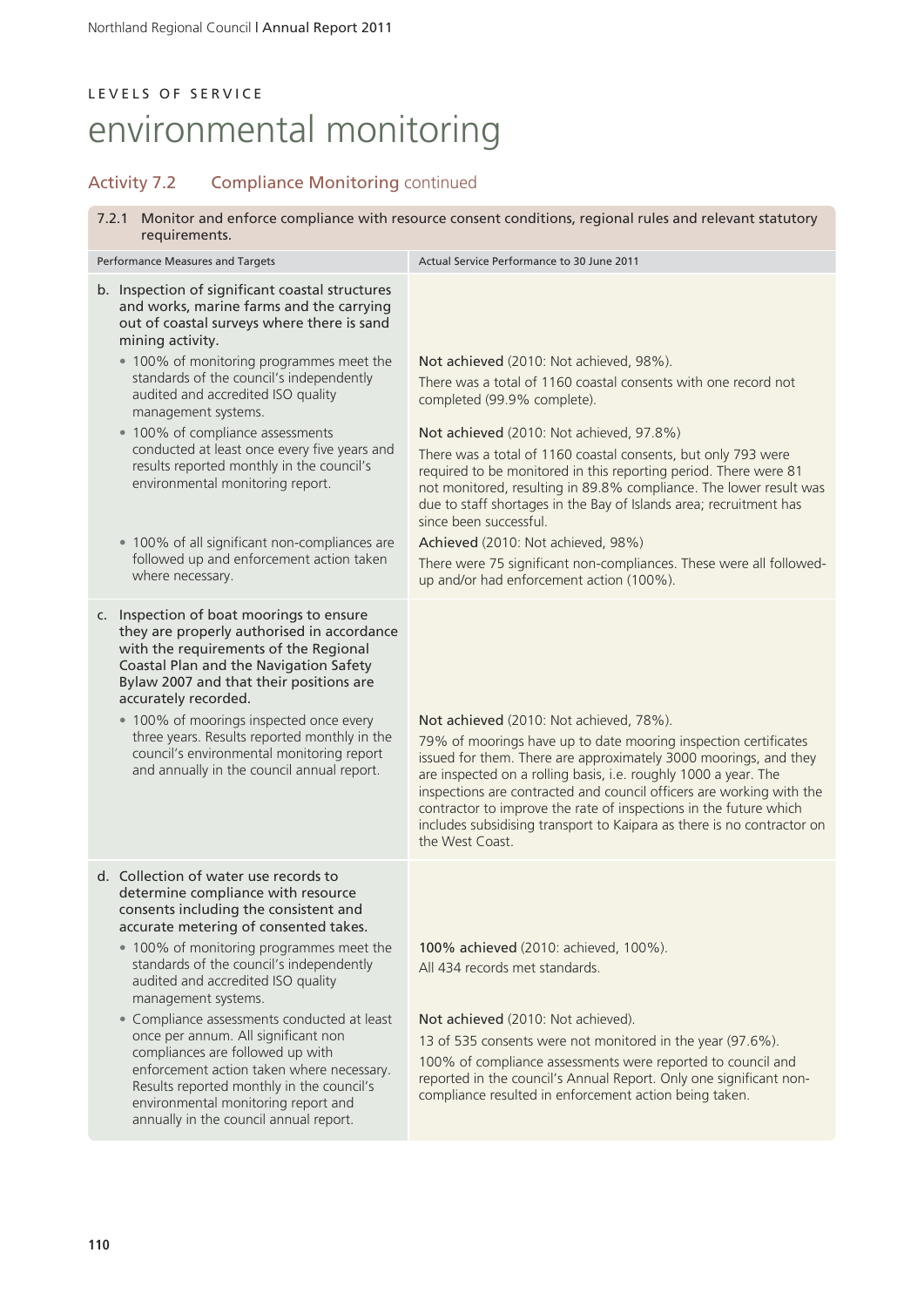## Activity 7.2 Compliance Monitoring continued

7.2.1 Monitor and enforce compliance with resource consent conditions, regional rules and relevant statutory requirements.

| <b>Performance Measures and Targets</b> |                                                                                                                                                                                                                                                                                                                                                                 | Actual Service Performance to 30 June 2011                                                                                                                                                                                                                                                                                                                                                                                                                                                                                                                                                                                                                                                                                                                                                                                                         |  |  |
|-----------------------------------------|-----------------------------------------------------------------------------------------------------------------------------------------------------------------------------------------------------------------------------------------------------------------------------------------------------------------------------------------------------------------|----------------------------------------------------------------------------------------------------------------------------------------------------------------------------------------------------------------------------------------------------------------------------------------------------------------------------------------------------------------------------------------------------------------------------------------------------------------------------------------------------------------------------------------------------------------------------------------------------------------------------------------------------------------------------------------------------------------------------------------------------------------------------------------------------------------------------------------------------|--|--|
|                                         | e. Measurement of stream flows,<br>groundwater and lake levels associated<br>with significant water abstractions to<br>ensure compliance with resource consent,<br>including during prolonged dry periods.<br>• 100% of monitoring programmes meet the<br>standards of the council's independently<br>audited and accredited ISO quality<br>management systems. | Achieved (2010: Achieved).<br>A total of 101 records have completed monitoring programmes.                                                                                                                                                                                                                                                                                                                                                                                                                                                                                                                                                                                                                                                                                                                                                         |  |  |
|                                         | • Conduct at least one flow measurement<br>during the dry period for significant<br>consents and report on compliance in the<br>council's monthly environmental monitoring<br>report.                                                                                                                                                                           | Not achieved (2010: Not achieved).<br>The majority of water takes for significant consents have been<br>monitored. Flow measurements were either carried out on site or<br>monitoring was completed using the council's telemetry system.<br>Results for the year and the previous two years are in the graph<br>below. The region experienced a significant drought in 2009-2010<br>and only 92% of the consents had a flow measurement conducted<br>as resources were prioritised to allow other high priority drought<br>monitoring. Results show an improvement for 2010-2011, as would<br>be expected from the different weather conditions. The significant<br>non-compliance was reported in the April Environmental Monitoring<br>Report at the May Environmental Monitoring Committee meeting;<br>some of the consents were not reported. |  |  |
|                                         | • 100% of all significant non-compliances are<br>followed up and enforcement action taken<br>where necessary.                                                                                                                                                                                                                                                   | Achieved (2010: Achieved).<br>One significant non-compliance required follow-up and<br>enforcement action, which was completed.                                                                                                                                                                                                                                                                                                                                                                                                                                                                                                                                                                                                                                                                                                                    |  |  |
|                                         |                                                                                                                                                                                                                                                                                                                                                                 |                                                                                                                                                                                                                                                                                                                                                                                                                                                                                                                                                                                                                                                                                                                                                                                                                                                    |  |  |

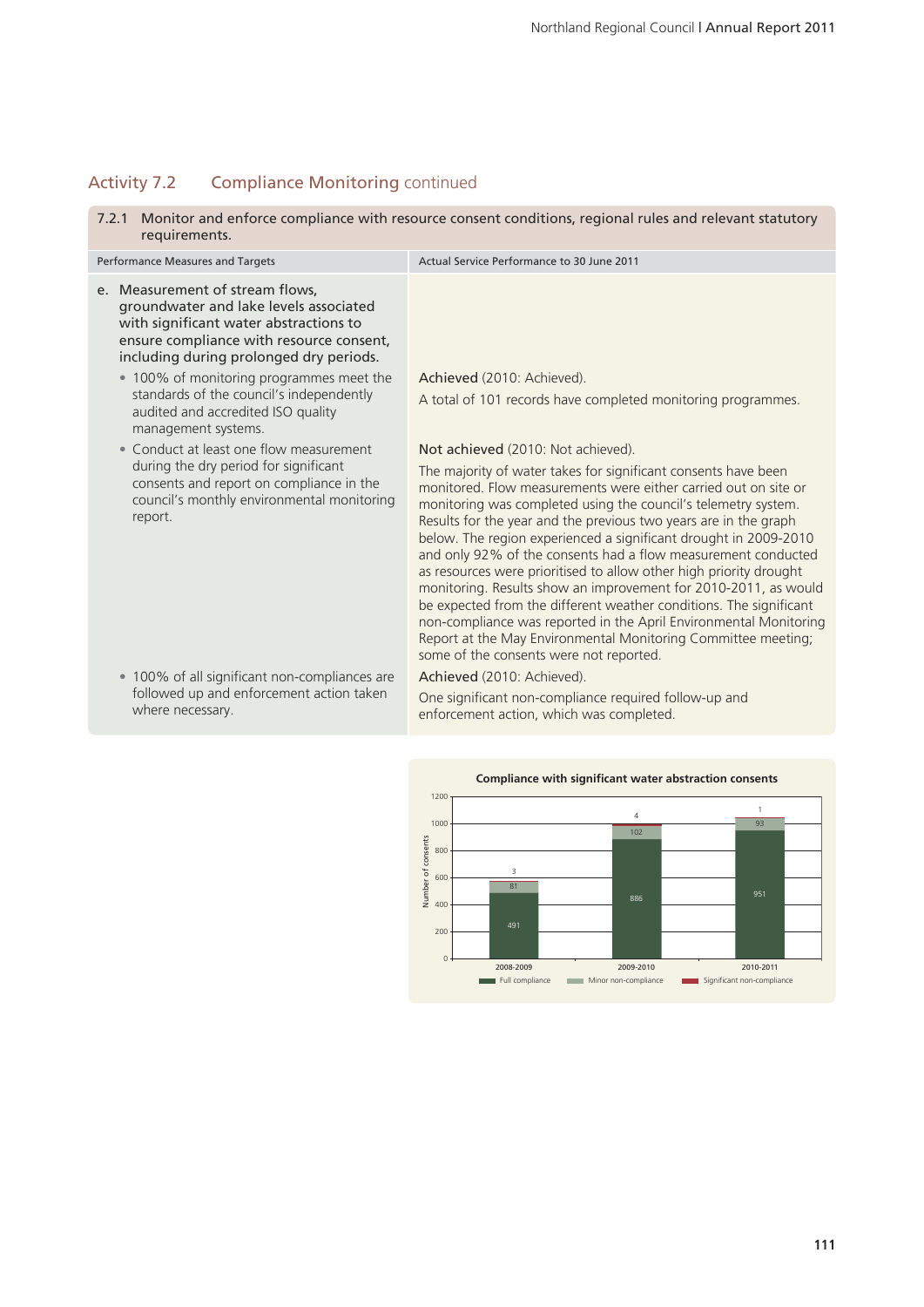# Activity 7.2 Compliance Monitoring continued

### Significant positive and negative effects on wellbeing

The Compliance Monitoring activity may have the following impacts on wellbeing:

| Wellbeing     | Positive effects                                                                                                                                                                                                                                                                                                                                                               | Negative effects                                                                                                                    |
|---------------|--------------------------------------------------------------------------------------------------------------------------------------------------------------------------------------------------------------------------------------------------------------------------------------------------------------------------------------------------------------------------------|-------------------------------------------------------------------------------------------------------------------------------------|
| Social        | Ensuring compliance with consent conditions<br>and regional rules helps to protect the<br>environment which has positive effects on<br>health, safety and social wellbeing.                                                                                                                                                                                                    |                                                                                                                                     |
| Economic      | Helps protect the environment on which<br>$\mathsf{L}$<br>tourism, aquaculture and agriculture relies;<br>ii. Helps ensure there are no adverse effects on<br>the environment which will have impacts on<br>people's health; and<br>iii. Ensures that water is allocated, taken and<br>used in an efficient manner which is of<br>significant value for the Northland economy. | Compliance monitoring may be perceived to<br>have a possible negative economic effect on<br>consent holders and those who infringe. |
| Environmental | Helps to reduce the impact of people's activities<br>on the environment by ensuring they meet the<br>necessary resource consent conditions and/or<br>regional rules.                                                                                                                                                                                                           |                                                                                                                                     |
| Cultural      | Control of discharges and the sustainable<br>management of water resources are important<br>to all communities, including when providing<br>for the cultural values of tāngata whenua.                                                                                                                                                                                         |                                                                                                                                     |

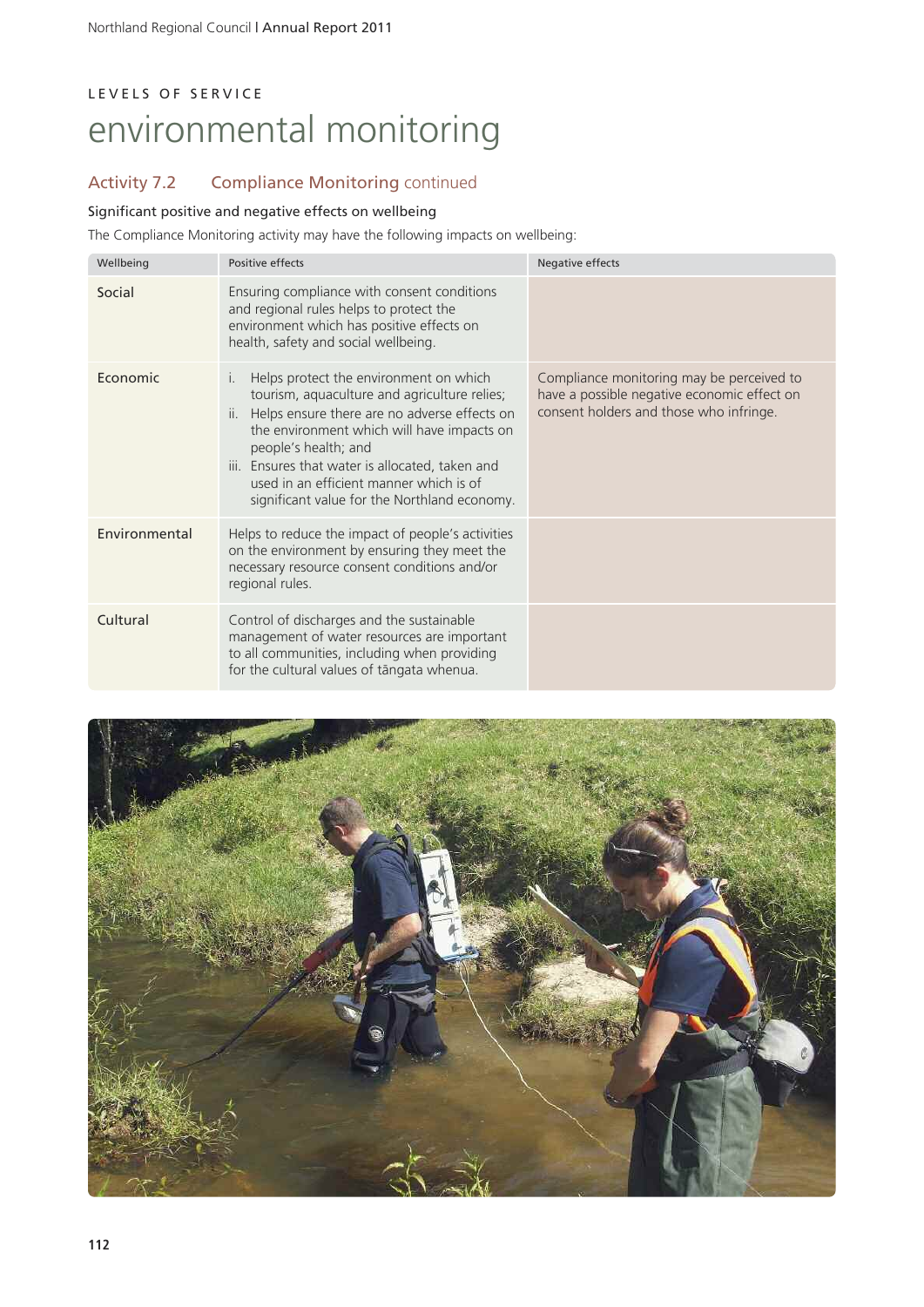### Activity 7.3 Environmental Incidents Response

Objective: Minimise adverse effects on the environment by responding to environmental incidents and non-compliance with the Resource Management Act.

### 2010-2012 Performance Measures and Targets

| 7.3.1 Provide a 24-hour, seven day environmental incident reporting system                                                                                                                                                                                                                                       |                                                                                                                                                                                                                                                  |  |  |  |
|------------------------------------------------------------------------------------------------------------------------------------------------------------------------------------------------------------------------------------------------------------------------------------------------------------------|--------------------------------------------------------------------------------------------------------------------------------------------------------------------------------------------------------------------------------------------------|--|--|--|
| Performance Measures and Targets                                                                                                                                                                                                                                                                                 | Actual Service Performance to 30 June 2011                                                                                                                                                                                                       |  |  |  |
| a. Respond to calls received on the environmental<br>hotline.<br>• 100% of significant incidents responded to by<br>Northland Regional Council and assessed annually<br>for compliance with regional rules or consent.                                                                                           | 100% achieved (2010: 100%, 979 incidents).<br>992 incidents responded to in the period and assessed for<br>compliance; 21 incidents were categorised as significant.                                                                             |  |  |  |
| b. Take appropriate enforcement action in cases<br>of significant non-compliance with statutory<br>requirements.<br>• 100% of non-complying incidents resulting in<br>significant adverse environmental effects have<br>formal enforcement action taken in relation to the<br>incident (when offender is known). | 100% achieved (2010: 89%).<br>111 significantly non-complying incidents resulting in<br>significant adverse environmental effects were recorded and<br>had enforcement action taken through 71 abatement notices<br>and 40 infringement notices. |  |  |  |
| c. Communicate incidents that negatively impact<br>on public health as appropriate.<br>• 100% of incidents responded to by Northland<br>Regional Council resulting in public health risks,<br>are notified within 24 hours to Northland District<br>Health Board.                                                | 100% achieved (2010: 100%).<br>Seven incidents required notification to Northland District<br>Health Board.                                                                                                                                      |  |  |  |

### Significant positive and negative effects on wellbeing

The Environmental Incidents Response activity may have the following impacts on wellbeing:

| Wellbeing     | Positive effects                                                                                                                                                                                            | Negative effects                                                                                                                                                 |
|---------------|-------------------------------------------------------------------------------------------------------------------------------------------------------------------------------------------------------------|------------------------------------------------------------------------------------------------------------------------------------------------------------------|
| Social        | Ensuring compliance with consent conditions<br>and regional rules helps to protect the<br>environment which has positive effects on<br>health, safety and social wellbeing.                                 |                                                                                                                                                                  |
| Economic      | Helps protect the environment on which<br>tourism, aquaculture and agriculture relies and<br>helps ensure there are no adverse effects on the<br>environment which will have impacts on<br>people's health. | Environmental incident response and<br>enforcement may be perceived to have a<br>possible negative economic effect on consent<br>holders and those who infringe. |
| Environmental | Helps to reduce the impact of people's activities<br>on the environment by ensuring they meet the<br>necessary resource consent conditions and/or<br>regional rules.                                        |                                                                                                                                                                  |
| Cultural      | Control of discharges and the sustainable<br>management of water resources are important<br>for providing for tāngata whenua cultural<br>values.                                                            |                                                                                                                                                                  |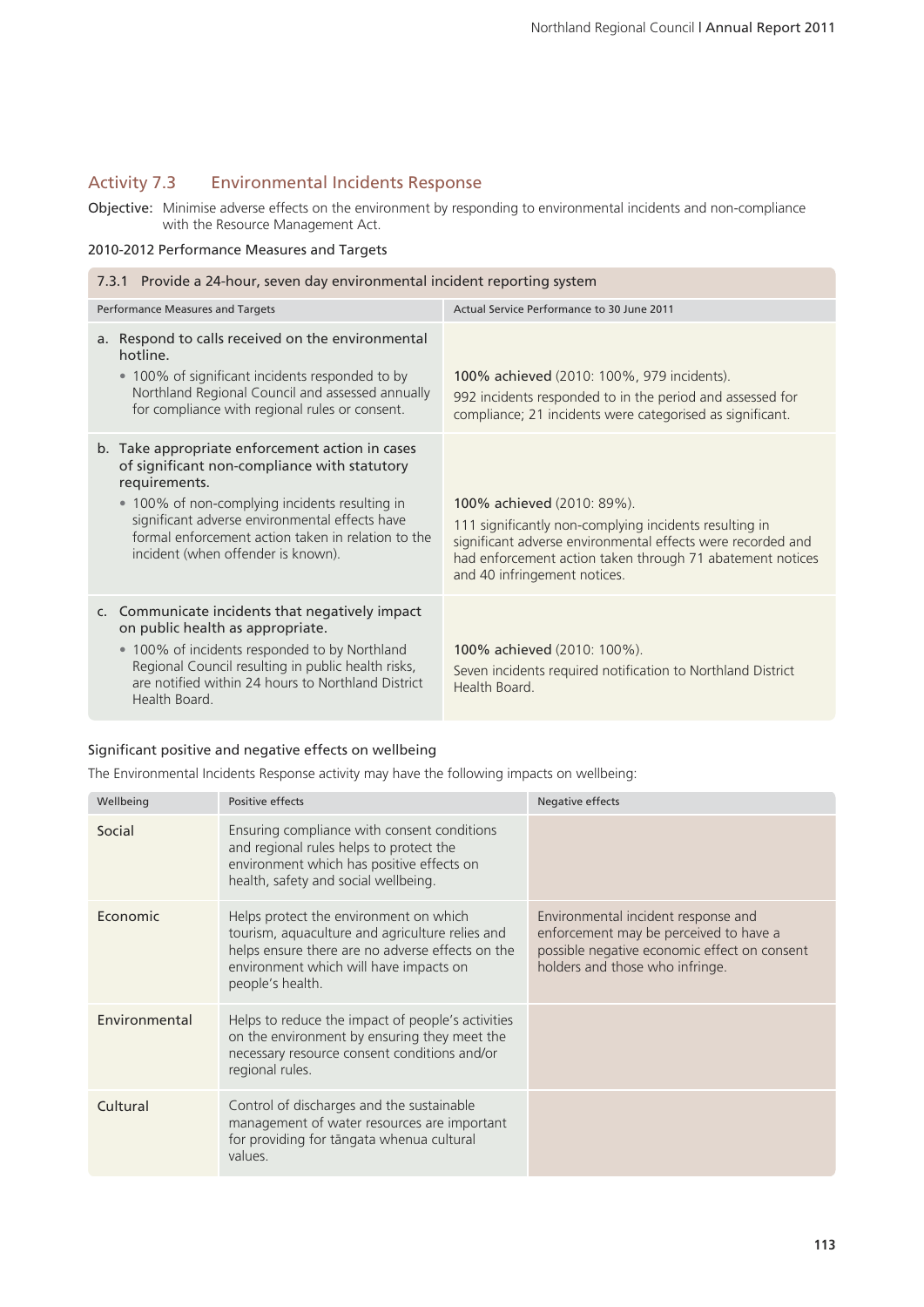# L E V E L S O F S E R V I C E

# environmental monitoring

### Activity 7.4 Hazardous Substances and Contaminated Sites

Objective: Reduce the quantities of hazardous substances entering Northland's environment and minimise any adverse effects.

### 2010-2012 Performance Measures and Targets

| 7.4.1 Facilitate the safe handling and lawful storage of hazardous substances and management of waste<br>hazardous substances. |                                                                                                                                                                                                                                                                  |                                                                                                                                                                           |  |
|--------------------------------------------------------------------------------------------------------------------------------|------------------------------------------------------------------------------------------------------------------------------------------------------------------------------------------------------------------------------------------------------------------|---------------------------------------------------------------------------------------------------------------------------------------------------------------------------|--|
| Performance Measures and Targets                                                                                               |                                                                                                                                                                                                                                                                  | Actual Service Performance to 30 June 2011                                                                                                                                |  |
|                                                                                                                                | a. Operate facilities throughout Northland for the<br>short-term storage of waste hazardous<br>substances awaiting transport.<br>· Facilities open for 100% of working hours.                                                                                    | 100% achieved (2010:100%).                                                                                                                                                |  |
|                                                                                                                                | b. Provide a transport and disposal service for<br>appropriate hazardous substances.<br>• 100% of hazardous substances are collected,<br>transported and disposed of within 18 months of<br>collection.                                                          | 100% achieved (2010:100%, more than 4 tonnes).<br>A total of 5.38 tonnes of waste were collected and sent to<br>Auckland or exported for safe disposal.                   |  |
|                                                                                                                                | c. Provide a hazardous substances monitoring<br>service to the Department of Labour, as<br>required.<br>• At least 80 hours a month spent undertaking<br>workplace inspections.                                                                                  | Not achieved<br>(2010: achieved, average 100 hours per month).<br>Department of Labour is satisfied with progress. On average<br>80 hours per month were completed.       |  |
|                                                                                                                                | d. Provide an on-call 24 hour, seven day a week<br>service for responding to incidents involving<br>hazardous substances.<br>. 100% response rate to all calls involving<br>hazardous substances.<br><b>Baseline 2007-2008</b><br>Response Rate percentage - 100 | 100% achieved (2010: 100% achieved)<br>21 hazardous substance incidents were reported and follow-<br>up over the year.                                                    |  |
|                                                                                                                                | e. Maintain a database of potentially<br>contaminated sites, related site assessments and<br>remediation.<br>• Relevant data provided to the relevant district<br>councils for inclusion in the LIM and PIM systems<br>by 31 December each year.                 | Achieved (2010: Achieved).<br>All three district councils have their data. The database is<br>available on the Northland Regional Council website<br>www.nrc.govt.nz/hail |  |